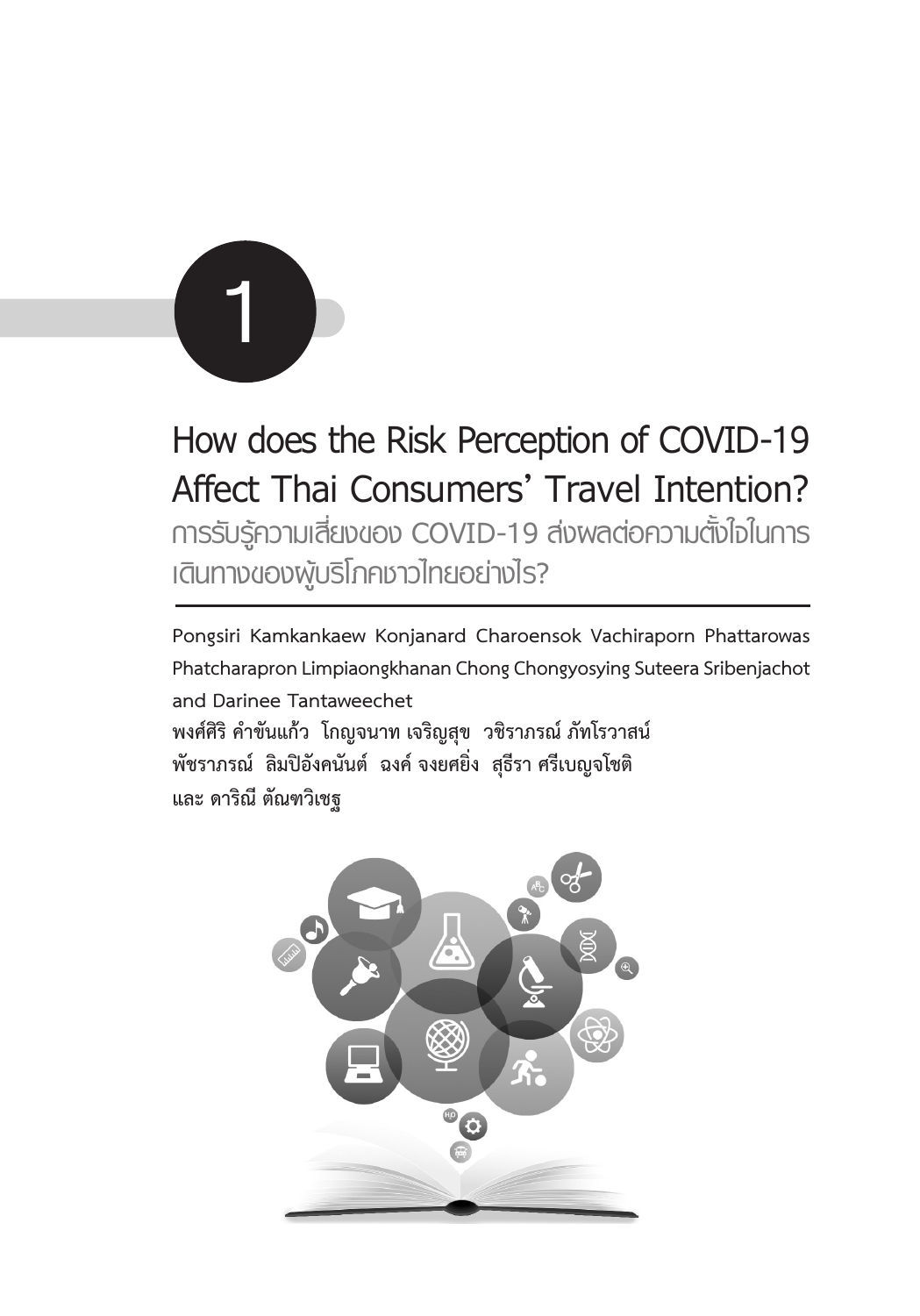## **How does the Risk Perception of COVID-19 Affect Thai Consumers' Travel Intention?**

**การรับรู้ความเสี่ยงของ COVID-19 ส่งผลต่อความตั้งใจในการเดินทาง ของผู้บริโภคชาวไทยอย่างไร?**

**- An Introductory Question to Understand During the COVID-19 Pandemic - คำถามเบื้องต้นที่ต้องทำความเข้าใจระหว่างการระบาดของ COVID-19**

Pongsiri Kamkankaew<sup>1</sup> Konjanard Charoensok<sup>2</sup> Vachiraporn Phattarowas<sup>3</sup> **Phatcharapron Limpiaongkhanan4 Chong Chongyosying5** Suteera Sribenjachot<sup>6</sup> and Darinee Tantaweechet<sup>7</sup>

**พงศ์ศิริ คำ�ขันแก้ว โกญจนาท เจริญสุข วชิราภรณ์ ภัทโรวาสน์** <sup>1</sup> Faculty of Business Administration, North-Chiang Mai University, **Chiang Mai 50230, Thailand e-mail : pongsiri@northcm.ac.th คณะบริหารธุรกิจ มหาวิทยาลัยนอร์ท-เชียงใหม่ จังหวัดเชียงใหม่ 50230 ประเทศไทย**

**2 Faculty of Law, Krirk University, Bangkok 10220, Thailand e-mail : autzlaw@gmail.com**

**คณะนิติศาสตร์ มหาวิทยาลัยเกริก จังหวัดกรุงเทพฯ 10220 ประเทศไทย**

**3 Faculty of Business Administration, North-Chiang Mai University, Chiang Mai 50230, Thailand e-mail : vachiraporn@northcm.ac.th คณะบริหารธุรกิจ มหาวิทยาลัยนอร์ท-เชียงใหม่ จังหวัดเชียงใหม่ 50230 ประเทศไทย**

**4 Faculty of Business Administration, North-Chiang Mai University, Chiang Mai 50230, Thailand e-mail : patchaporn@northcm.ac.th คณะบริหารธุรกิจ มหาวิทยาลัยนอร์ท-เชียงใหม่ จังหวัดเชียงใหม่ 50230 ประเทศไทย**

**5 Faculty of Business Administration, North-Chiang Mai University, Chiang Mai 50230, Thailand e-mail : Year2546@hotmail.com คณะบริหารธุรกิจ มหาวิทยาลัยนอร์ท-เชียงใหม่ จังหวัดเชียงใหม่ 50230 ประเทศไทย**

**6 Faculty of Business Administration, North-Chiang Mai University, Chiang Mai 50230, Thailand e-mail : Suteera@northcm.ac.th คณะบริหารธุรกิจ มหาวิทยาลัยนอร์ท-เชียงใหม่ จังหวัดเชียงใหม่ 50230 ประเทศไทย**

**7 Faculty of Business Administration, North-Chiang Mai University, Chiang Mai 50230, Thailand e-mail : darinee@northcm.ac.th คณะบริหารธุรกิจ มหาวิทยาลัยนอร์ท-เชียงใหม่ จังหวัดเชียงใหม่ 50230 ประเทศไทย**

*Received : May 3, 2021 Revised : May 17, 2021 Accepted : May 20, 2021*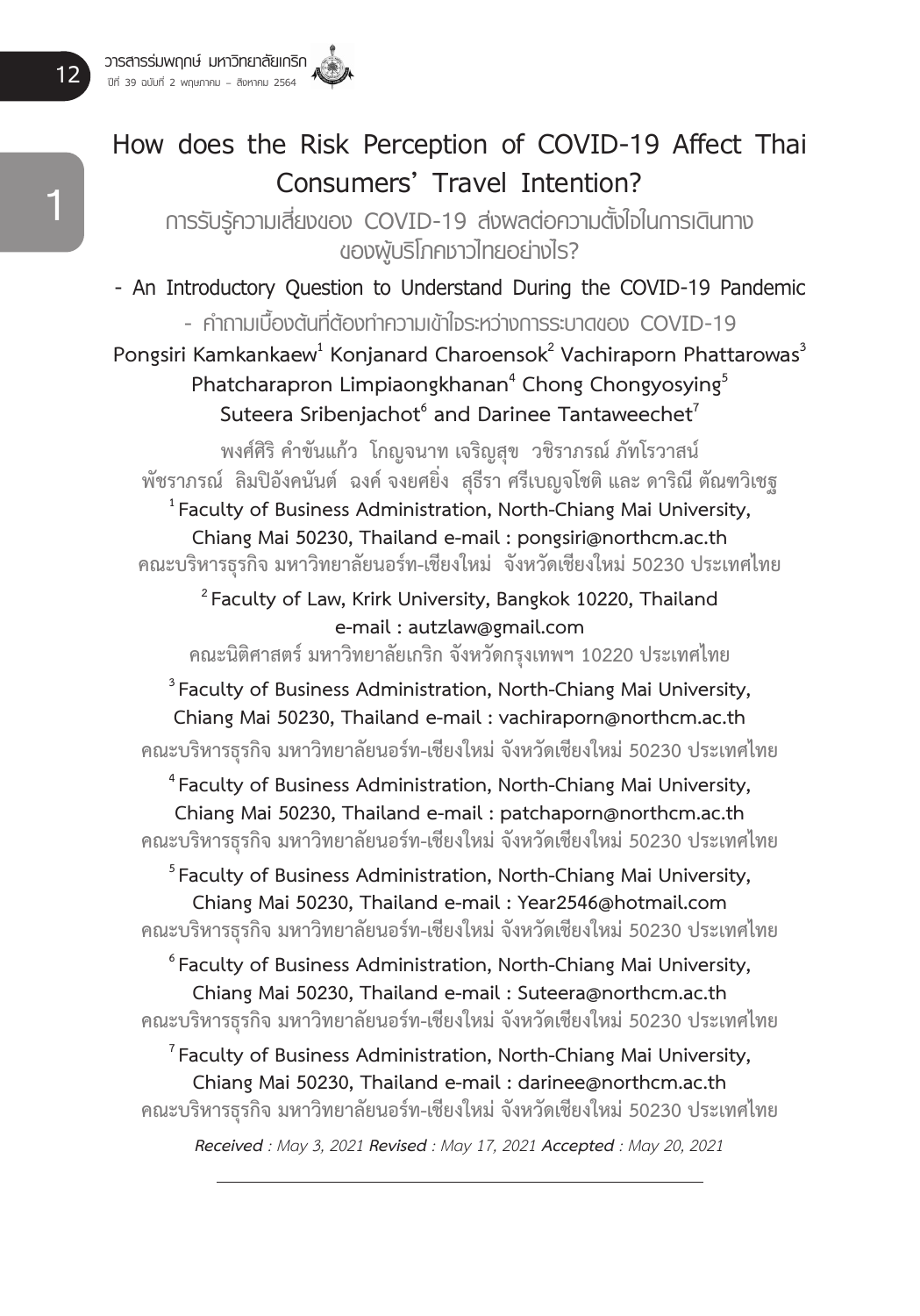#### **Abstract**

The COVID-19 pandemic took place within a short time and affected all countries. Thailand is one of the countries that rely on the tourism industry. The pandemic impact of COVID-19 has severely affected travelers' travel. The Thai government has encouraged Thai people to travel through tourism promotion programs, of course it rarely contributes to the growth of the tourism industry. This academic paper explores Thai consumers' travel intentions and travel behaviors through the lens of the concepts of risk perception and planned behaviour theory. The discussion results on this academic paper help marketers understand the in-depth behaviour of the travel intentions of Thai travelers so that they can lead to a more effective marketing plan.

**Keywords :** COVID-19; Risk Perception; Intention Behavior; Thai Consumer; Thai Traveller

#### **บทคัดย่อ**

้การแพร่ระบาดของ COVID-19 เกิดขึ้นภายในระยะเวลาอันสั้นและส่งผล กระทบต่อทุกประเทศ ประเทศไทยเป็นหนึ่งในประเทศที่พึ่งพาอุตสาหกรรมการ ้ ท่องเที่่ยว ผลกระทบจากการแพร่ระบาดของ COVID-19 ส่งผลกระทบต่อการเดิน ิทางของนักท่องเที่ยวอย่างรนแรง รัฐบาลไทยสนับสนนให้คนไทยเดินทางท่องเที่ยว ผ่านโครงการส่งเสริมการท่องเที่ยวซึ่งแน่นอนโครงการดังกล่าวว่าไม่ค่อยมีส่วน ่ ช่วยในการเติบโตของอุตสาหกรรมการท่องเที่ยว บทความวิชาการฉบับนี้สำรวจ ความตั้้�งใจในการเดิินทางและพฤติิกรรมการเดิินทางของผู้บ้ ริิโภคชาวไทยผ่่านมุุม ิมองของแนวคิดการรับรู้ความเสี่ยงและทฤษฎีพฤติกรรมตามแผน ผลการอภิปราย ในเอกสารวิชาการนี้ช่วยให้นักการตลาดเข้าใจพฤติกรรมเชิงลึกของความตั้งใจ ่ ในการเดินทางของนักเดินทางชาวไทยเพื่อนำไปสู่แผนการตลาดที่มีประสิทธิภาพ ำเวกขึ้น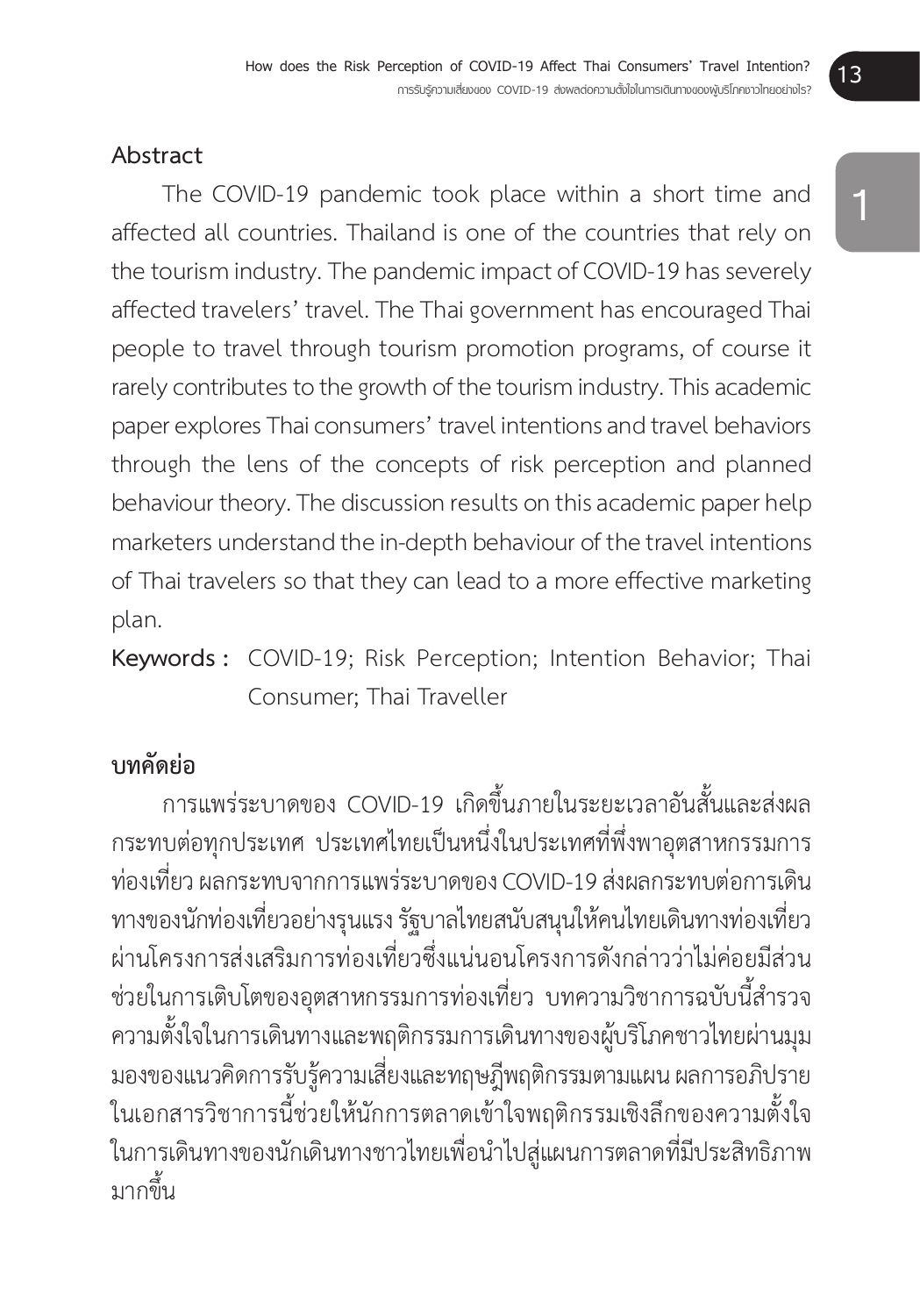# **คำสำคัญ :** COVID-19: การรับร้ความเสี่ยง: พฤติกรรมความตั้งใจ: ผับริโภคชาว ไทย: บักท่องเที่ยวชาวไทย

#### **Introduction**

According to the COVID-19 pandemic, it was established that the disease would spread to all continents within a short period and most likely affect all countries. In order to be able to manage infectious diseases and keep them under control, the Thai government try to take a solution to be able to identify infectivity, development of vaccines, contact tracing and isolation, which it believes that much of the above is due to human behaviour. Furthermore, they emphasize the importance of Thai people in the risk zone following behavioural recommendations from authorities to prevent infections through precautionary measures such as wearing masks, hand hygiene and insulation. In connection with all decisions and measures introduced during the ongoing pandemic, individuals in society are affected. Okoi, et al. (2021) noted that events such as natural disasters significantly impact people's thoughts and feelings. It could explain that many individuals also tend to react with emotions and make emotional decisions on such occasions. It can explain that individuals must review their actions in a situation like COVID-19, contrary to what they would typically do. As this is not a normal situation, it is not easy to know how to act and think. In connection with COVID-19, various questions arise in individuals, for example, whether it is acceptable to go out or travel to another destination. Heydari et al. (2021) further demonstrated that the emotions evoked during such a situation could affect ones daily decisions, for example, deciding to stay at home due to worrying feelings. The prevailing circumstances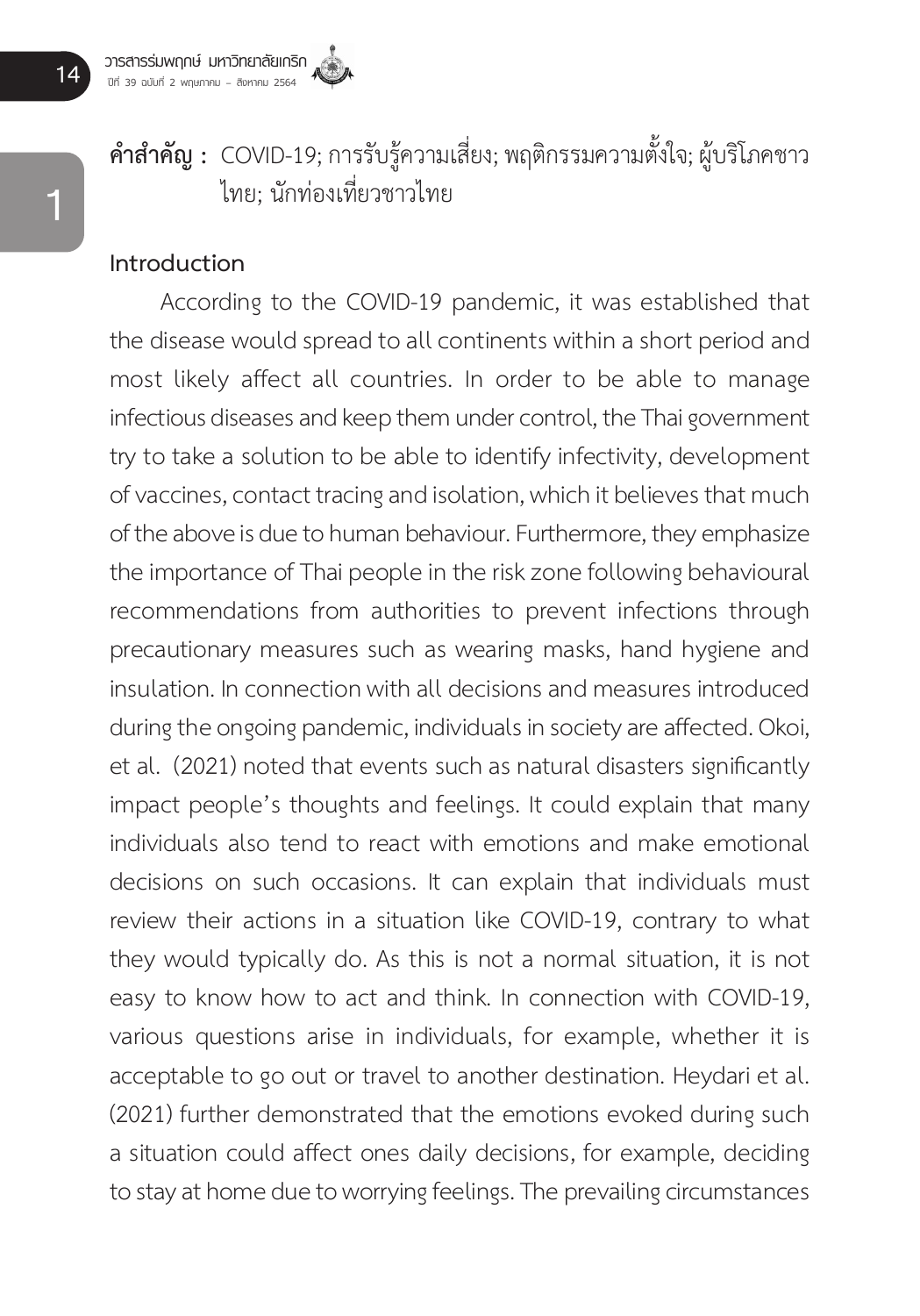in the world have led to the Thai government introducing a dissuasion from unnecessary travel to other countries. This, in turn, leads to individuals having to rethink their decisions whether to travel or stay at home. There are also other consequences resulting from the current situation that people cannot influence, such as the cancellation of flights and the closing of borders by countries.

Many factors can negatively affect tourism and the hospitality industry. Rajitha & Santhosh (2021) mentioned that events such as terrorist attacks and outbreaks of infectious diseases reinforce the public's concern about safe travel. Trifiletti et al. (2021) demonstrated that the terrorist attacks had had a significant impact on our view of travel safety and security. The whole world has been affected by the ongoing pandemic, COVID-19. Youn & Ha-Brookshire (2021) determined that strict restrictions on travel have been introduced in connection with the pandemic, especially regarding international air travel. The viral disease has also affected the business community globally where, among other things, entertainment, tourism, transport and services have been affected (Ammar, et. al, 2020). All measures taken have contributed to changes in social behaviour, economic activities and the environment (Prasetyo et al., 2020). Wang et al. (2021) also exposed that the pandemic affects the general state of health, social relations and the economy.

As the previous research on human behaviour and attitudes during a pandemic is limited, it is interesting, just as Lehberger, Kleih & Sparke (2021) exposed, to study the effects of such a situation on society. They believe that it is essential to investigate and document what happens during this pandemic from the perspective of many different groups. Partly because it gives lessons and experiences from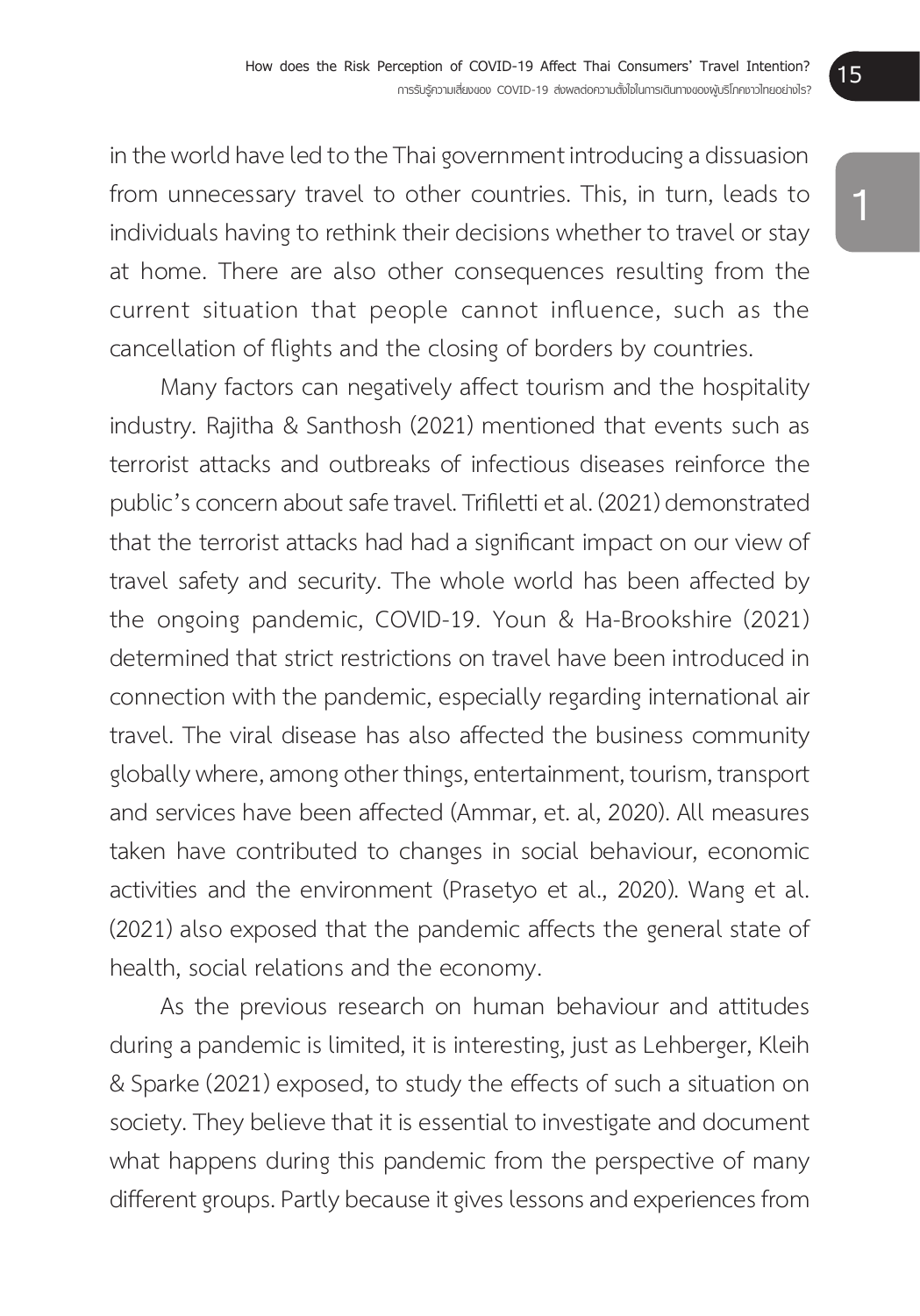such a time of crisis and that during this pandemic should be documented to be then able to reflect on its actions. The consequences of a pandemic lead to people's behaviour being affected by several different factors such as personal finances, perceived health risks, and changed consumption capacity. Since the pandemic COVID-19 is relevant at the time of writing, the author believes that this paper is relevant for investigating the behaviour of Thai consumers.

Thailand is one of the countries that rely on the tourism industry (Atcharee Manakij & Prasopchai Pasunon, 2020). The epidemic effect of COVID-19, which severely affects the travel of tourists. The Thai government has encouraged Thai people to travel through a tourism promotion project called "We Travel Together" (in Thai โครงการเรา เที่่�ยวด้้วยกััน) which has been operated by Ministry of Tourism and Sports (Ministry of Tourism and Sports, 2021). The project aimed to stimulate public spending through domestic tourism. It is expected to increase liquidity for hoteliers and related businesses and support creating jobs and the country's overall economic recovery. For this project, the government contributed 40% of the hotel price per room per night, no more than 3,000 baht per room per night, limited to a maximum of 15 rooms or 15 nights, do not cancelled or changed later. Moreover, the government supports food and travel coupons worth 900 baht per room per night to the public when the hotel check-in is booming, but only on Monday - Thursday people will receive 900 baht and Friday - Sunday receive 600 baht for food and travel once a day after 5 a.m. of the check-in in the date. Coupons will expire at 11:59 p.m. of the check-out in the date which including food/travel coupons can be used at restaurants and attractions. The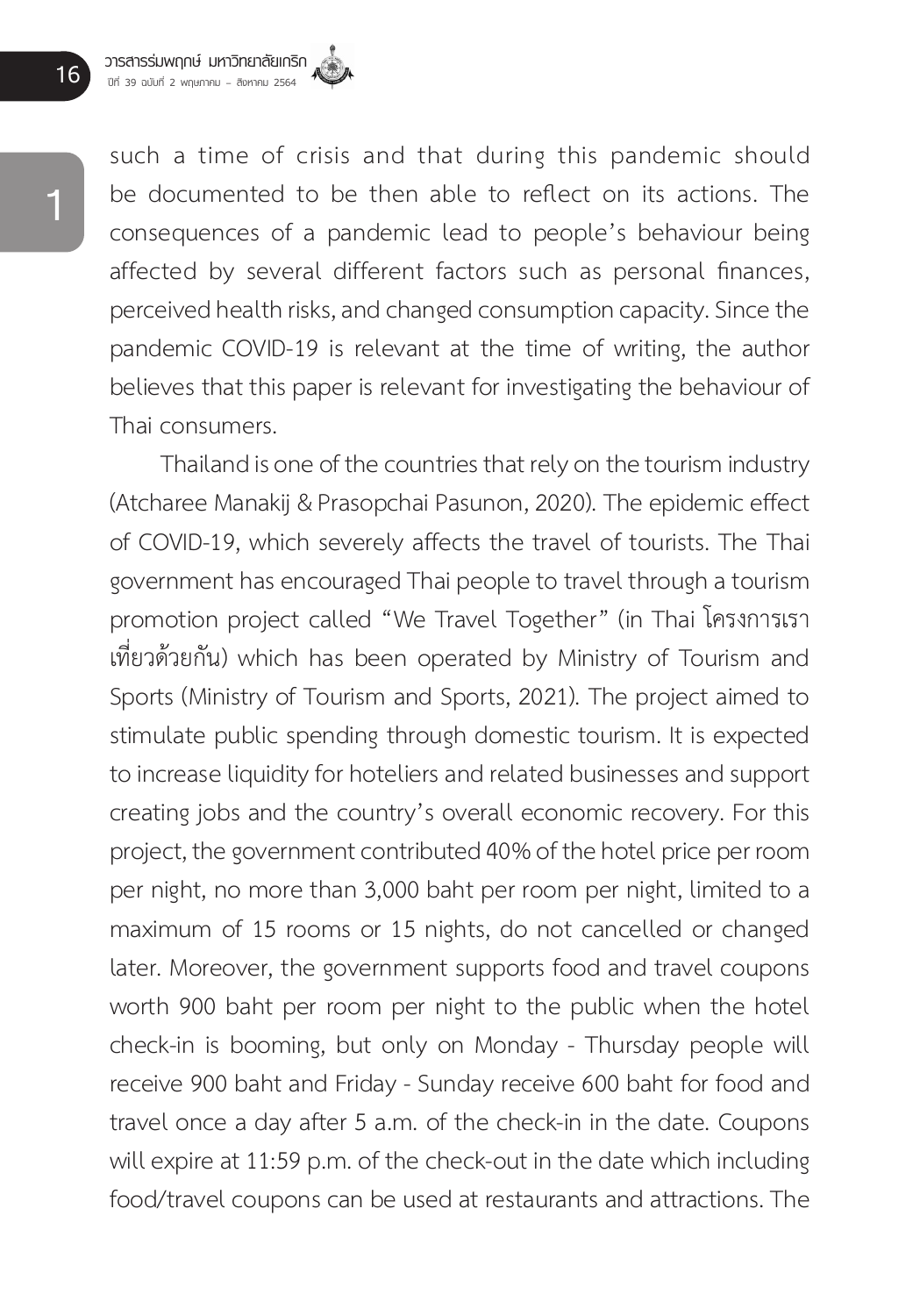Participating in the project will pay 60%, and the government supports the other 40% through coupons. Of course, the more popular program will encourage more Thai consumers to travel to help out with the COVID-19 outbreak, but Thai consumers are at risk from the COVID-19 outbreak. It rarely results in the growth of the tourism industry.

This paper state how the risk perception of COVID-19 affects Thai consumers' travel intentions and travel behaviours? Also, the purpose of this academic paper is to gain an insight into how Thai consumers view travel during COVID-19 and their attitudes about travelling, which this paper has been seen through the lens of the concepts of crisis and risk, risk perception and the theory of planned behaviour (TPB). To understand Thai traveller behaviours, it was also considered essential to study consumers' perceptions of risk. As there is a lack of knowledge about consumer behaviour in widespread viral diseases, the intention is to contribute new knowledge in the business and marketing area.

The following section presents previous research and the theoretical framework that has been relevant to the purpose of this paper. The following section begins with a review of the concepts of crisis and risk and their connection to each other. Furthermore, crises and risks, individuals' perception of risk and the role of the mass media in crises are presented. Finally, the theory TPB for understanding Thai consumers' travel intentions and travel behaviours under COVID-19 is presented.

#### **Risk Perception of COVID-19 impact on Thai consumers' travel behaviours**

Events such as the crises mentioned above impact individuals'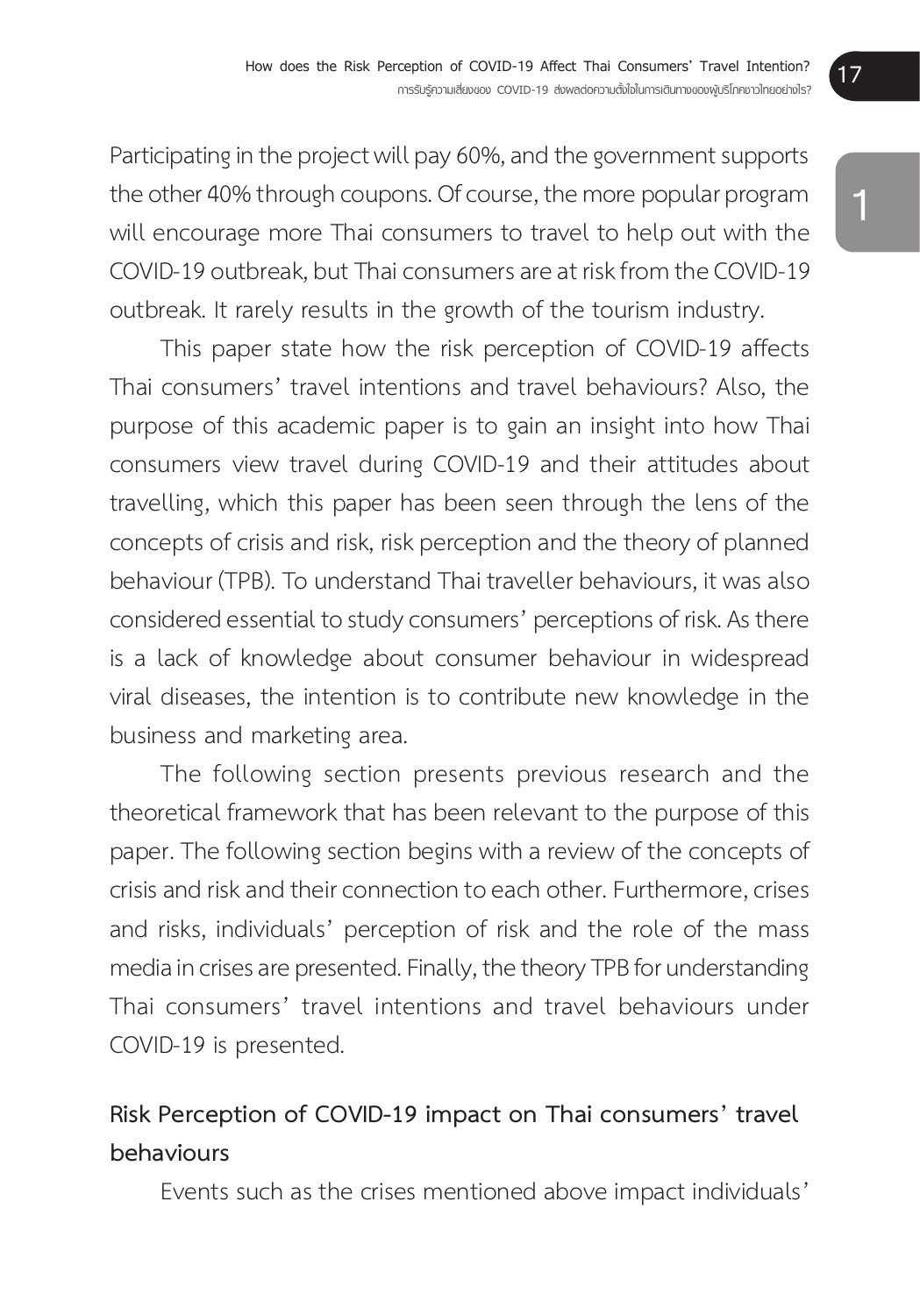thoughts and feelings (Chou, Chi & Yao, 2008). The human intellect has developed in such a way as to be able to survive everyday activities and adapt to activities of the human environment that can be risky. Zhang et al. (2021) described that risk is about the knowledge about the probability of something happening, which further contributes to how man will act. Nevertheless, because human is not wholly rational, it can be challenging to concretize the actual probabilities. Individuals interpret the concept of risk in different ways (Elias & Shiftan, 2012) (Arslanca, et al. 2021).

Tardivo et al. (2020) stated that individuals behave differently depending on how the risks are perceived. Age is a factor that can also affect the individual's perception of risk. Aydin, Arica & Arslanturk (2021) argued that the risk behaviour of adolescents is often considered to be characterized by excessive feelings of invulnerability, suggesting that these feelings are more prevalent in adolescents than in adults. Fletcher, Higham & Longnecker (2021) described that adolescents and young adults understand the risks at least somehow and wise but can still choose to carry out risky behaviour. However, Okoi et al. (2021) exposed that older people appreciate the risk of COVID-19 being less than young people. When individuals feel that they are at risk of becoming infected with infectious diseases, individuals tend to change their behaviour in such a way that they, among other things, improve their hygiene, distance themselves socially and are susceptible to being vaccinated (Huang, Nie & Zhu, 2021). Heydari et al. (2021) described that individuals act based on the perceived advantages and disadvantages from information related to a contagious viral disease, such as the spread of the viral disease and how serious it is. Nagai, Tkaczynski & Benckendorff (2020)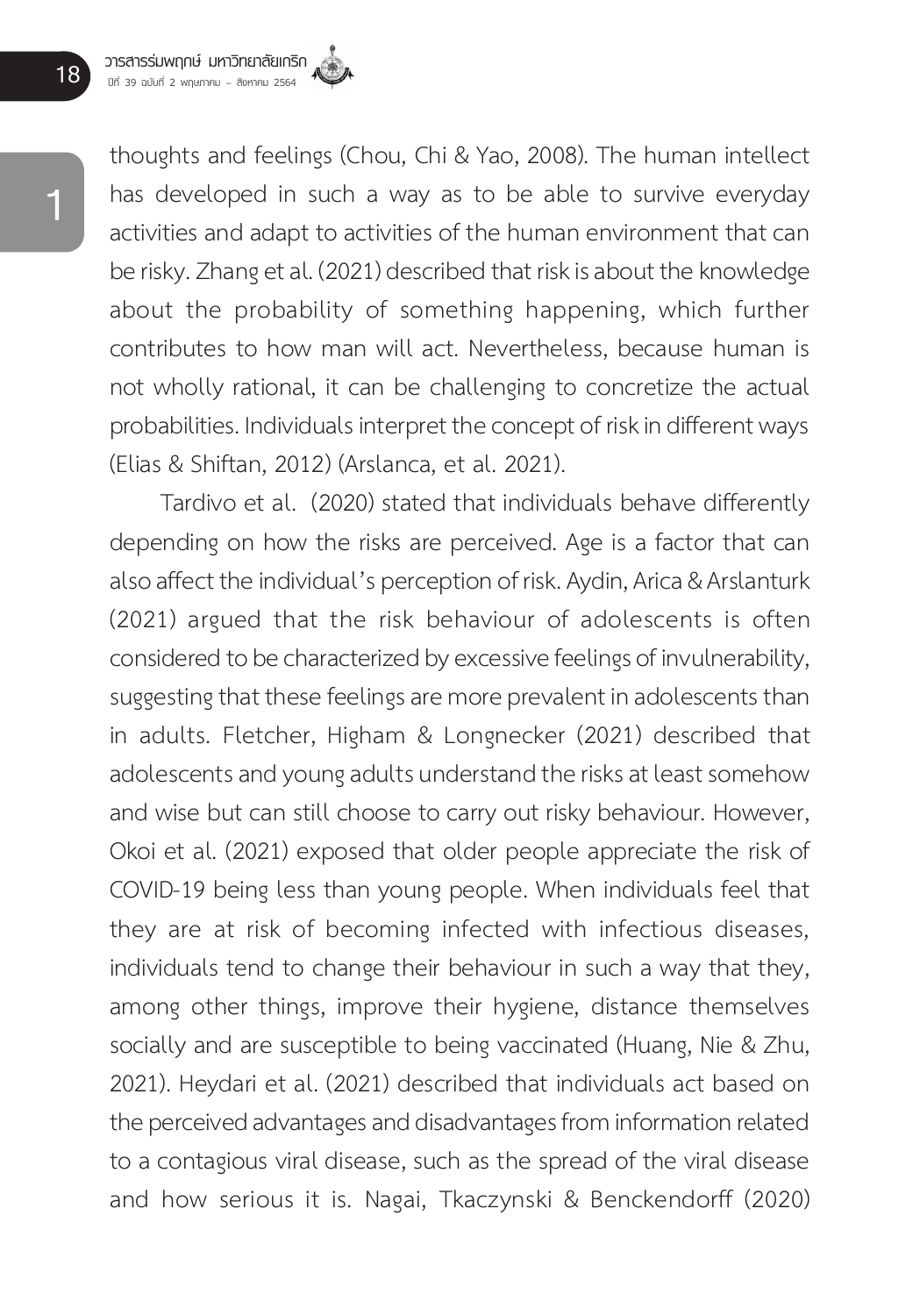expressed that risk perceptions are often biased in such a way that they can be positive or negative. Excessively positive attitudes towards health risks often have a close connection to familiar risks to the individual and over which one has control. This can lead to precautionary measures not being taken, and one can feel a type of security that is untrue. Excessively negative attitudes arise more often with new risks that are unknown and are considered to be less controllable. These extreme negative attitudes towards risks can create a collective fear (Morakabati, Fletcher & Prideaux, 2012). Increased risk awareness of a virus and protective measures occur through the collection of information by the individual via various types of sources.

According to Morakabati, Fletcher & Prideaux (2012), there are two types of emotions that are important for risk perception; expectant and expected emotions. Expectant emotions mean immediate internal emotions that arise when someone is exposed to risk, the emotions can consist of anxiety and fear. The expected emotions are about the consequences the individual is expected to feel from a decision. Elias & Shiftan (2012) mentioned that the physical distance between the individual and the danger is an example of is a factor that affects the individual's perception of risk. However, the perception of risk changes in the spread of pandemics as they are considered invisible in addition to media reports (Tardivo et al. 2020). Most countries rarely discover what the actual spread of infection looks like and how great of a threat it poses. Individuals react and act differently according to how information is presented, whether the information is interpreted positively or negatively by the recipient.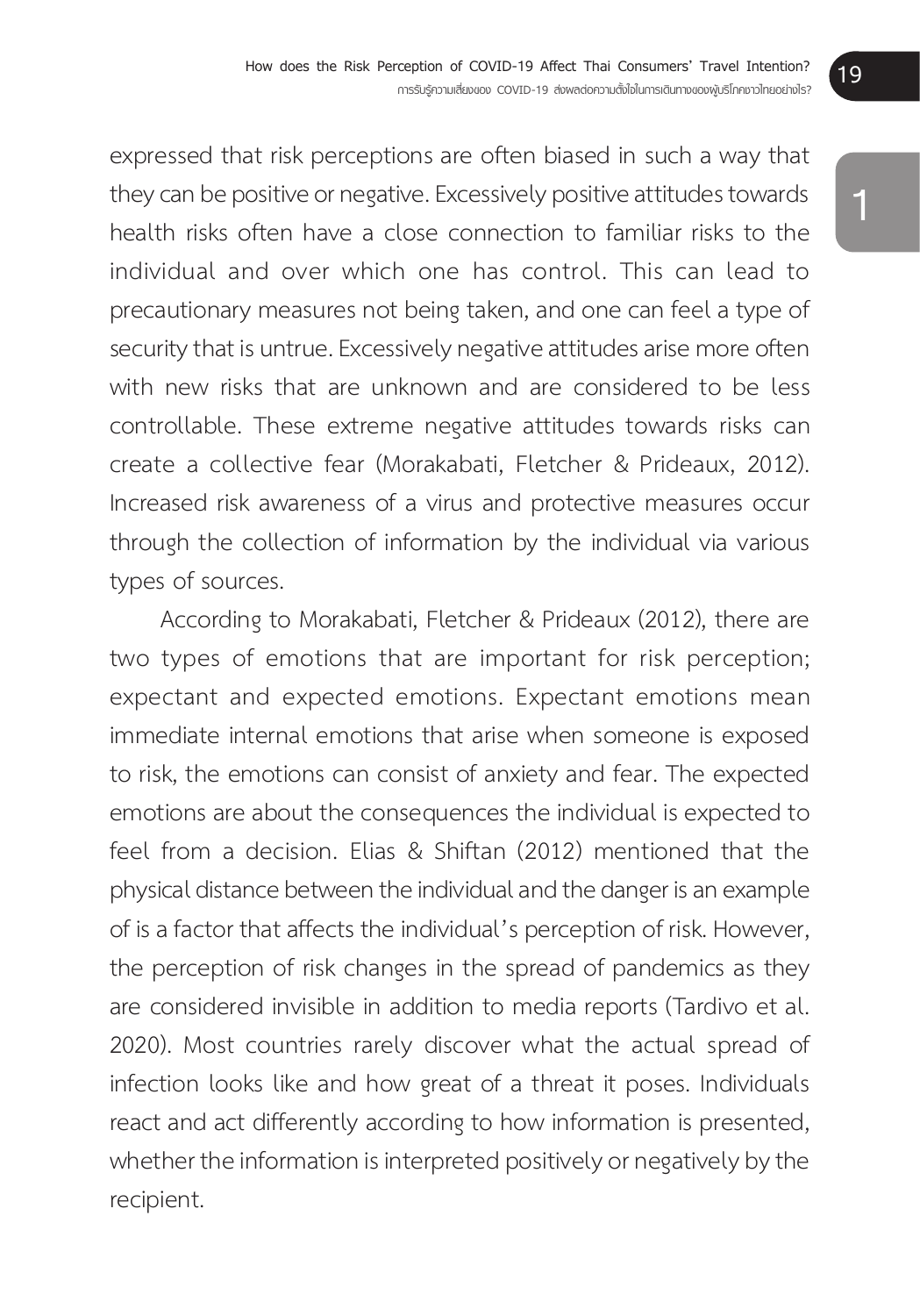**20 วารสารร่มพฤกษ์ มหาวิทยาลัยเกริก ปีที่ 39 ฉบับที่ 2 พฤษภาคม – สิงหาคม 2564**

> Based on the compiled concept and theory shown above, this paper can state that most Thai travellers may perceive risk as something negative. In this paper, it was clarified that risk was considered a situation where there is a probability that something undesirable may occur, which is in line with Okoi et al. (2021) described the risk the possibility that an event will have consequences. In this paper's view, most Thai travellers will mention the concepts negatively and undesirably when asked what risk meant to them. However, some Thai traveller may mention that risk does not always have to be negative and refers to the context of high risk, high reward. It was also mentioned that risk is the probability that a particular event occurs, as Huang, Nie & Zhu (2021) also took about the risk to measure how likely a consequence of an action is. Although it appeared in the Thai traveller perspective that risk was considered something negative, COVID-19 was perceived as more severe by some and less severe by others. The Thai traveller perceives risks in different ways and is also confirmed by Nagai, Tkaczynski & Benckendorff (2020) which means that risk is interpreted in different ways by individuals.

> Because some young Thai travellers may perceive that the risk perception of COVID-19 may be overly optimistic, as Fletcher, Higham & Longnecker (2021) described, adolescents more often tend to have an inflated sense of invulnerability to adults. Arslanca et al. (2021) also described that young adults can understand the risks but still choose to perform risky behaviours. The Thai traveller' perspective may point that they can follow with recommendations and restrictions which have been introduced are followed in order to avoid risks that may arise in connection with COVID-19. The majority considered that Thai traveller follows the guidelines by keeping their distance,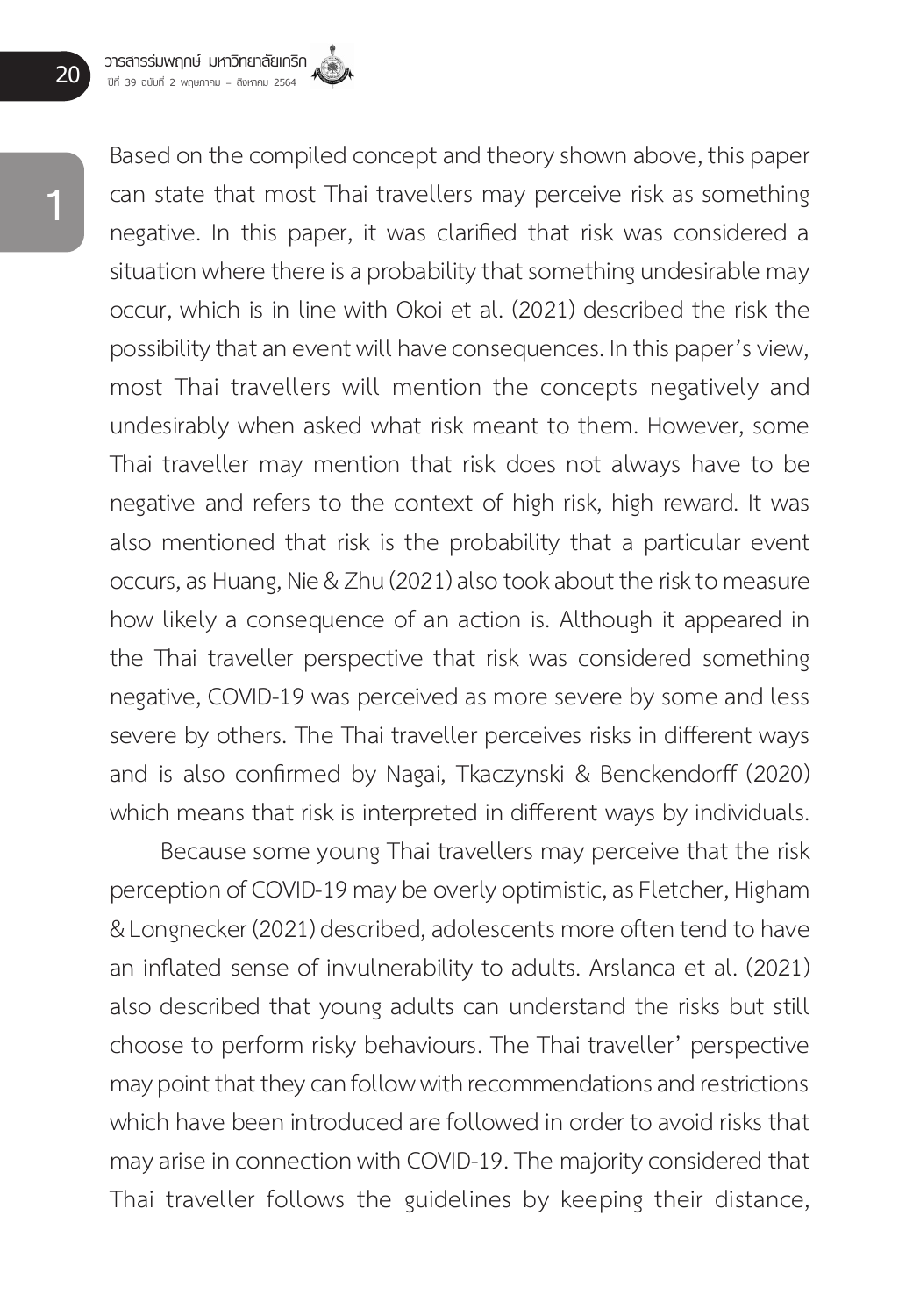improving their hygiene and distancing themselves socially. Since individuals of all ages have taken the measures, the Thai traveller's young age may seem insignificant, even though Zhang, et al. (2021) claimed that older people estimate the risk of COVID-19 to be less than young people. According to Aydin, Arica & Arslanturk (2021), a behaviour change pointed that it is common when individuals feel that the traveller is at risk of becoming infected with infectious diseases. The changed behaviour may include improved hygiene, social distancing, and susceptibility to the vaccine. The excessively positive attitudes towards COVID-19, which according to Okoi et al. (2021), may lead to precautionary measures not being taken and that one can feel a type of security that is untrue. These some travellers do not fully follow the guidelines because the information received based on the information received is greater than the disadvantages of COVID-19. Zhao et al. (2018) stated that travellers would act based on their perceived advantages and disadvantages from information related to a contagious viral disease. Nagai, Tkaczynski & Benckendorff (2020) also mentioned that excessively positive attitudes to health risks might be due to the individual being familiar with similar risks and feeling that he or she has control over it, which in this case may be a factor as to why precautionary measures are not taken seriously. However, the Thai traveller who considered COVID-19 as lifethreatening and tried to isolate themselves at home may indicate excessively negative attitudes, which expressed arise from new unknown risks not considered to be controllable in the same way. As previously pointed out, COVID-19 is currently a new virus; hence these excessively negative settings can arise. How Thai traveller perceive the risk of COVID-19 may have to do with their physical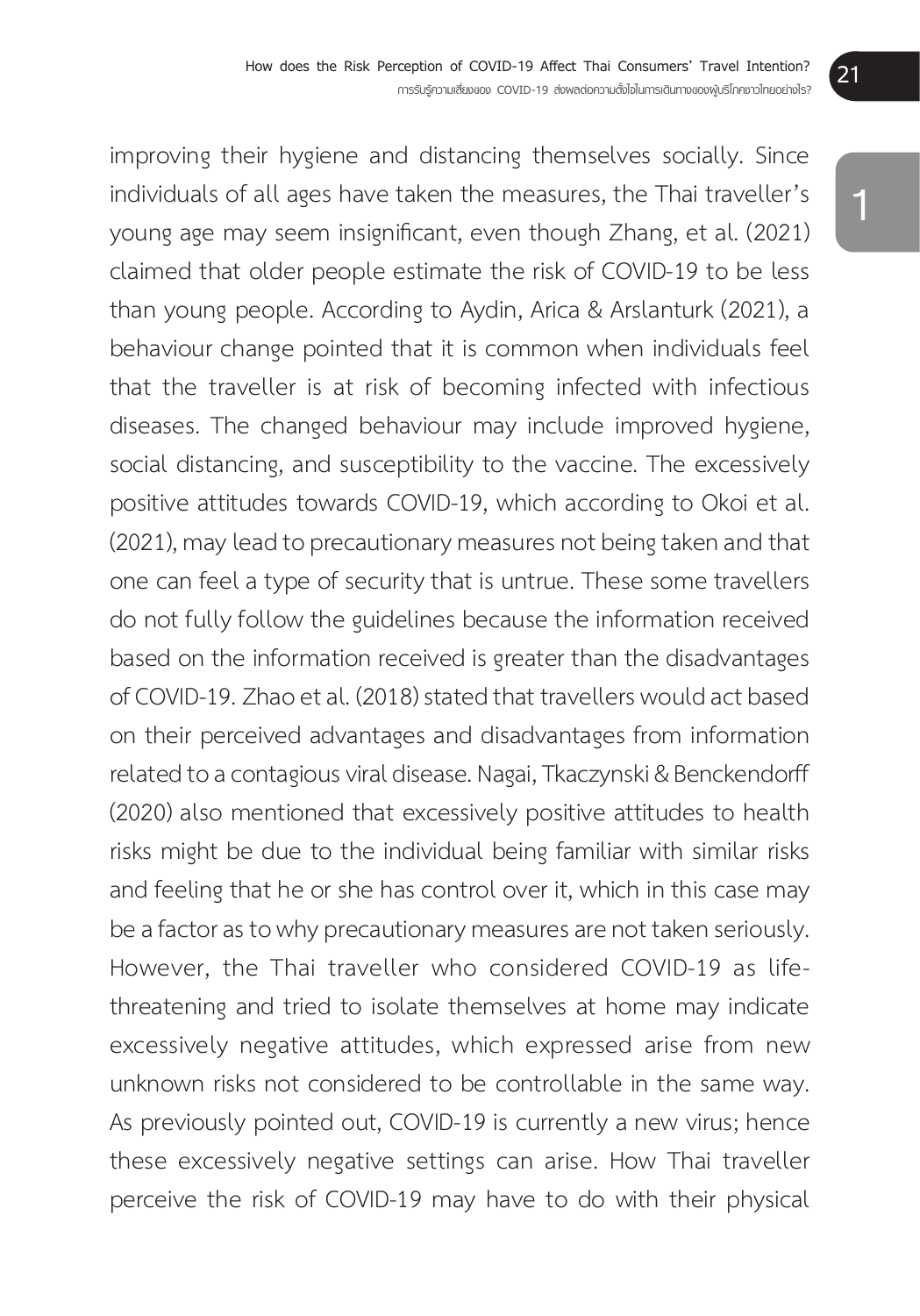**22 วารสารร่มพฤกษ์ มหาวิทยาลัยเกริก ปีที่ 39 ฉบับที่ 2 พฤษภาคม – สิงหาคม 2564**

> distance to the hazard. As COVID-19 is a pandemic, the viral disease is close to everyone, especially for those who live in Thailand, which all Thai traveller do, where the spread of infection has been at its worst. It may also be a reason why the majority perceive the risk with COVID-19 as more significant. Heydari et al. (2021) described that the perception of risk changes with the spread of pandemics as they are considered invisible in addition to mass media reports.

> Furthermore, it is also possible to see a clear pattern among Thai travellers; most Thai travellers may think they did not consider COVID-19 a risk to themselves because they are not included in the risk group. This case means that individuals tend to act in different ways depending on the type of risk involved. It is possible to see that these Thai travellers do not perceive COVID-19 as a risk to themselves. It is also possible to see a pattern among the remaining Thai traveller who will express that they considered a risk to existing because they could be potential carriers and thus infect their relatives who are part of the risk group. Fletcher, Higham & Longnecker (2021) pointed an individual's tendency to change their behaviour when traveller experience that there may be a risk of becoming infected. This paper can explain that some Thai traveller expressed concern about their relatives. Hence, they have made sure to be extra careful, which Arslanca et al. (2021) described that individuals' expected behaviour to take more precautionary measures such as social distancing and improving hygiene during a risk period. Expectant and expected emotions are two different emotions that Huang, Nie & Zhu (2021) claimed are essential for risk perception, which described expectant emotions as immediate internal emotions that arise when someone is exposed to risk. When these some Thai traveller were analyzed

**1**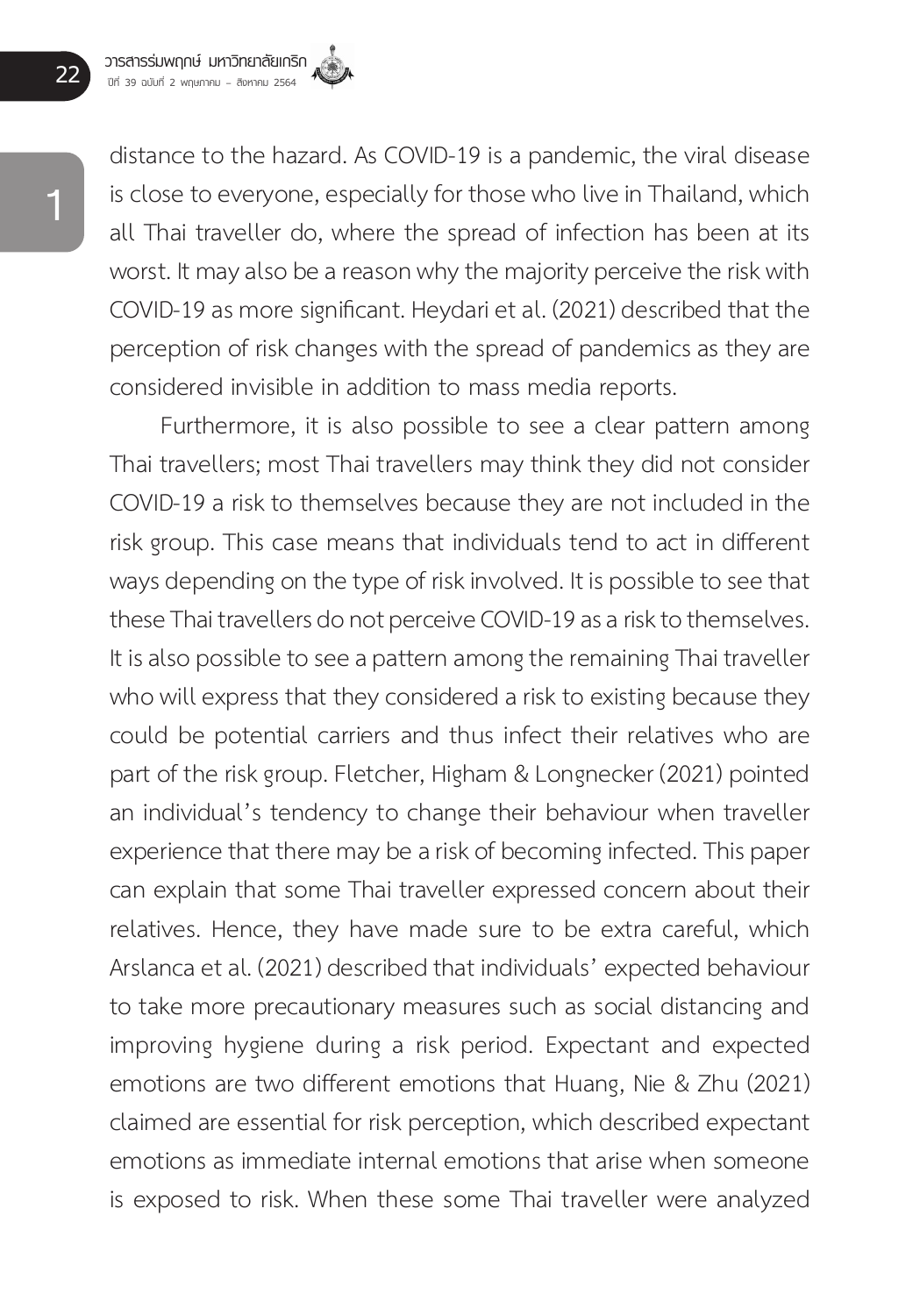that their emotions consist of anxiety and fear, it can explain that the expected emotions are often about the consequences the individual is expected to feel from a decision.

### **The theory of planned behaviour of COVID-19 impact on Thai consumers' travel behaviours**

Ajzen (2020) described that the theory of planned behaviour (TPB) had become a very influential and popular framework for studying human actions. The theoretical framework continues to be one of the frameworks most used in behavioural studies on COVID-19 pandemic (Ammar et al., 2020) (Kamkankaew, 2020) (Lucarelli, Mazzoli & Severini, 2020) (Prasetyo et al., 2020) (Das et al., 2021) (Lehberger, Kleih & Sparke, 2021) (Rajitha & Santhosh, 2021) (Trifiletti et al., 2021) (Youn & Ha-Brookshire, 2021) (Wang et al., 2021). The theory of planned behaviour was created by Ajzen (2011) and is a further developed theory of the theory of deliberate behaviour (TRA) (Ajzen & Madden, 1986). The theory of planned behaviour explained the relationship between the individual's attitudes and behaviour. In contrast, the theory of planned behaviour assumes that an individual's intentions and perceived behavioural control predict the individual's behaviour and is the theory applied in the study. The intentions indicate how much an individual is willing to perform the behaviour (Ajzen, 1991). The stronger the individual's intentions, the more likely the behaviour will be performed (Ajzen & Madden, 1986). According to the theory of planned behaviour, two independent factors determine the individual's intentions (Ajzen, 2020). The factors are attitude and subjective norm. Ajzen (2011) described that despite the theory of planned behaviour's success, it does not consider essential aspects

**1**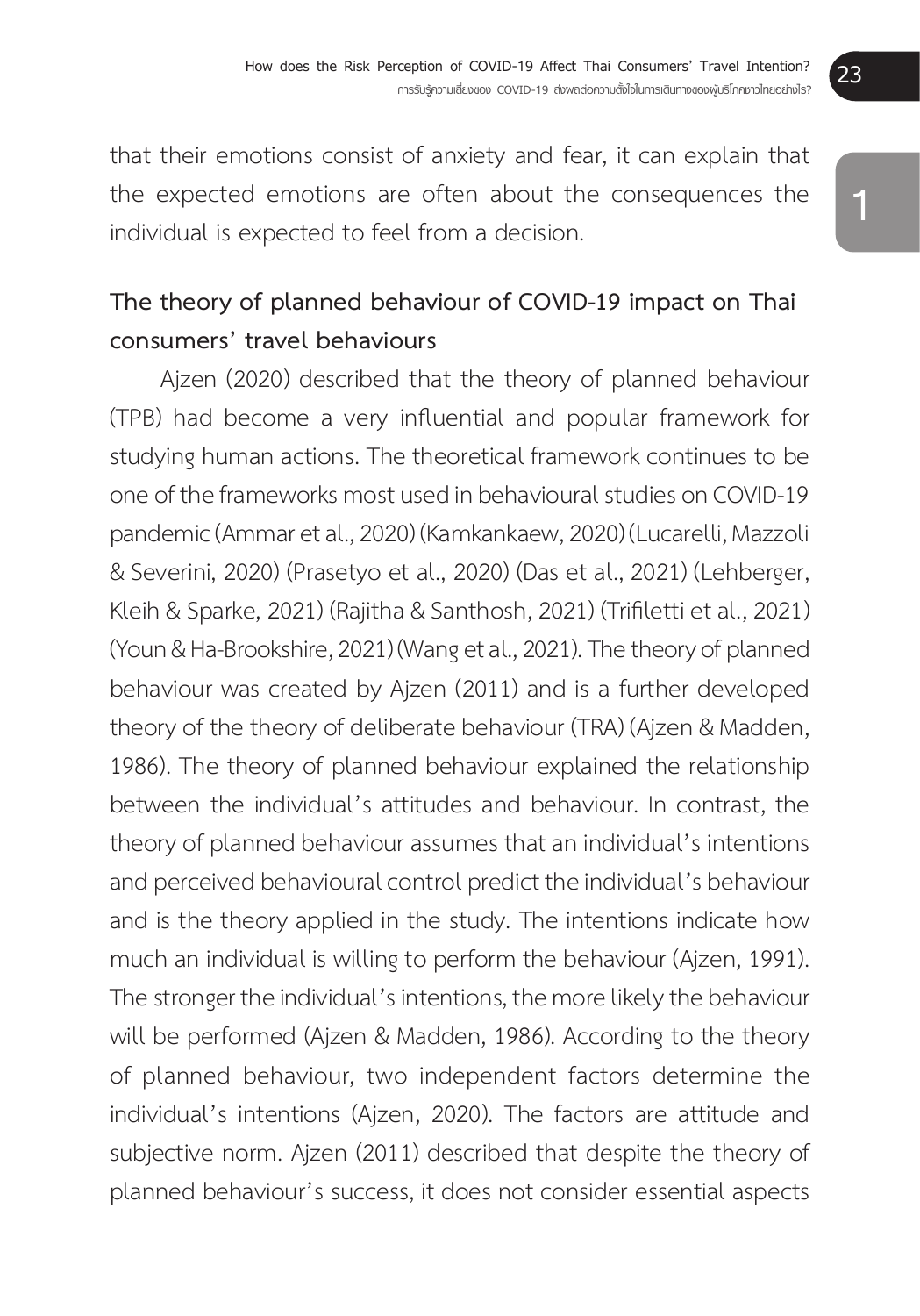as there are claims that an individual's intention is the determining factor for whether the behaviour is performed. This means that the factors attitude and subjective norm will be insufficient in situations where control over the behaviour is not complete when the behaviour is dependent on external factors such as time, money, and other people in situations where the individual does not have voluntary control over the behaviour.

Therefore, the theory of planned behaviour may be insufficient in contexts where control over behaviour is less (Prasetyo et al., 2020). Ajzen (2002) added perceived behavioural control to the theory of planned behaviour, which, together with attitude and subjective norm, shapes the theory of planned behaviour (Ammar et al., 2020). These three factors constitute the theory of planned behaviour and are decisive for the individual's intentions (Ajzen, 2011). Attitude towards the behaviour reflects the individual's positive or negative perception of the behaviour (Lehberger, Kleih & Sparke, 2021). The subjective norm includes the environment's view of behaviour, a presence of social pressure to act or not to act (Ajzen, 1991, 2002) and the individual's perception of the environment's expectations of following institutionalized norms (Das, et. al, 2021). Perceived behavioural control represents how easy or difficult the individual feels to perform the behaviour (Ajzen, 2002, 2011, 2020).

The theory of planned behaviour has been applied in this paper to understand Thai consumers' travel intentions and travel behaviours during ongoing pandemics. Das et al. (2021) determined that attitudes towards how serious COVID-19 have to do with the belief that COVID-19 is a common flu; hence, some preventive and behaviours do not consider the virus. Since the attitudes towards COVID-19 are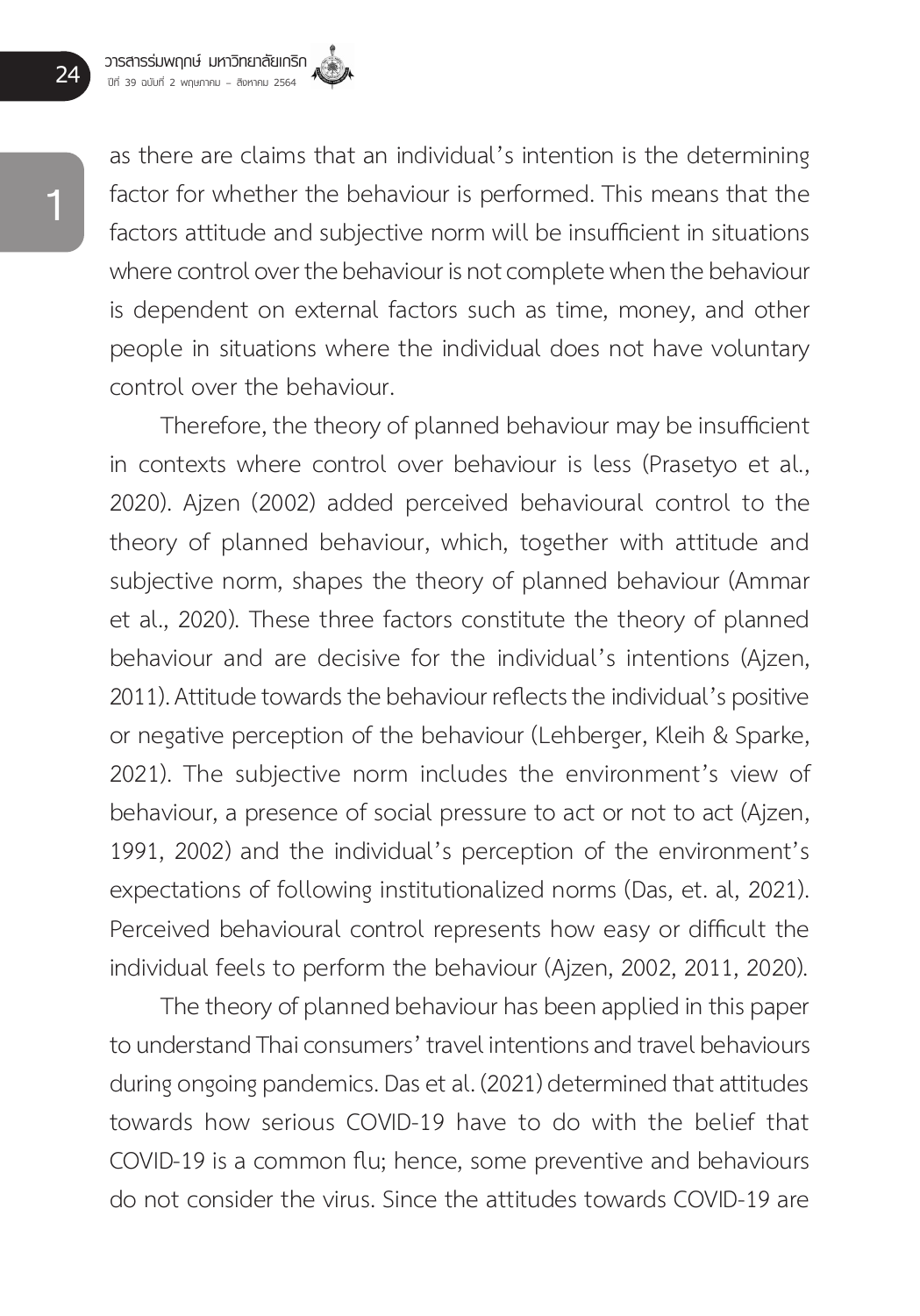polarized, this paper considered it interesting to study these different attitudes in order to be able to understand consumers' travel intentions and travel behaviours. Ammar et al. (2020) determined that the mass media tends to shame individuals' behaviours. Behaviours such as going out, travelling and staying out if a person has reached a certain age (Youn & Ha-Brookshire, 2021). Hence, the subjective norm is also interesting to start from when it comes to studying COVID-19 to investigate whether the consumer's environment influences the consumer's actions. Since the Ministry of Foreign Affairs has introduced a dissuasion from carrying out unnecessary trips to other countries (Trifiletti et al., 2021), it is also interesting to see how consumers react to this and how perceived behavioural control plays a role. Furthermore, many countries have introduced different types of restrictions, which also prevents individuals from travelling (Wang et al., 2021).

### **The attitude of COVID-19 impact on Thai consumers' travel behaviours**

Based on the compiled concept and theory shown above, this paper can state that most Thai travellers have a negative perception of COVID-19. The Thai traveller perceives the viral disease negatively may have to do with the Thai traveller's behavioural beliefs. As previously mentioned in the theory section, behavioural beliefs are about what the individual believes the behaviour and influences the individual's attitude towards the behaviour. The Thai traveller believes that travellers currently pose a risk to those as they may be infected with the viral disease, which is in line with what Ajzen and Madden (1986) Ajzen (2002, 2011, 2020) determined, that how the individual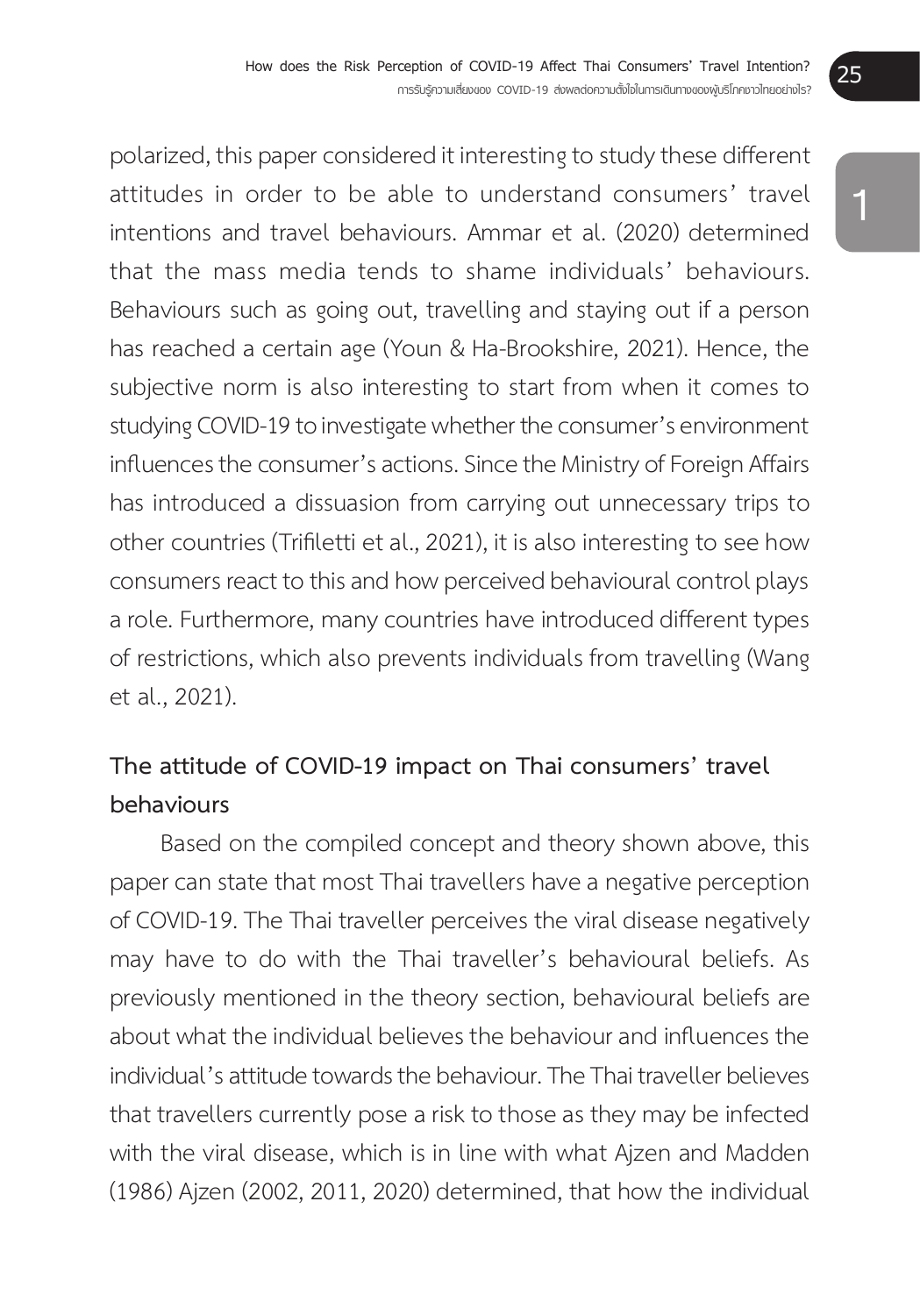believes that the behaviour can result in determines the individual's attitude towards the behaviour. In this paper, travelling is currently perceived as something negative. Occurring concepts in the Thai traveller perspective are anxious, at risk, infected and contagious, which indicates a negative perception of COVID-19. Most Thai travellers also mention potential consequences from making a trip in the current situation, which Ajzen and Madden (1986) determined shape attitudes. Some Thai traveller may think that COVID-19 did not affect them, which may mean that they do not have a negative perception of the viral disease and can then lead to choosing to travel when the intentions are affected by, among other things, the attitude to the behaviour Ajzen (2002, 2011, 2020). Lehberger, Kleih & Sparke (2021) confirmed that the attitudes to how serious COVID-19 have to do with the belief that COVID-19 is a common flu; hence, some preventive and behaviours do not consider the virus. Some behaviours are preventative and behaviours that do not consider the virus, which is demonstrated in the results. This indicates that most Thai travellers do not believe that COVID-19 is a common flu as most have negative attitudes towards the viral disease.

This paper hopes that most Thai traveller generally had a negative attitude towards travelling in the current situation. The Thai traveller thought that a trip would affect them. It was clear that COVID-19 had generally negatively affected them, as mentioned above, potential consequences for the behaviour. Despite this point, it appeared that the Thai traveller' perspective that in certain circumstances it would be okay to travel. Some Thai traveler may think that in certain circumstances it would be okay to travel. The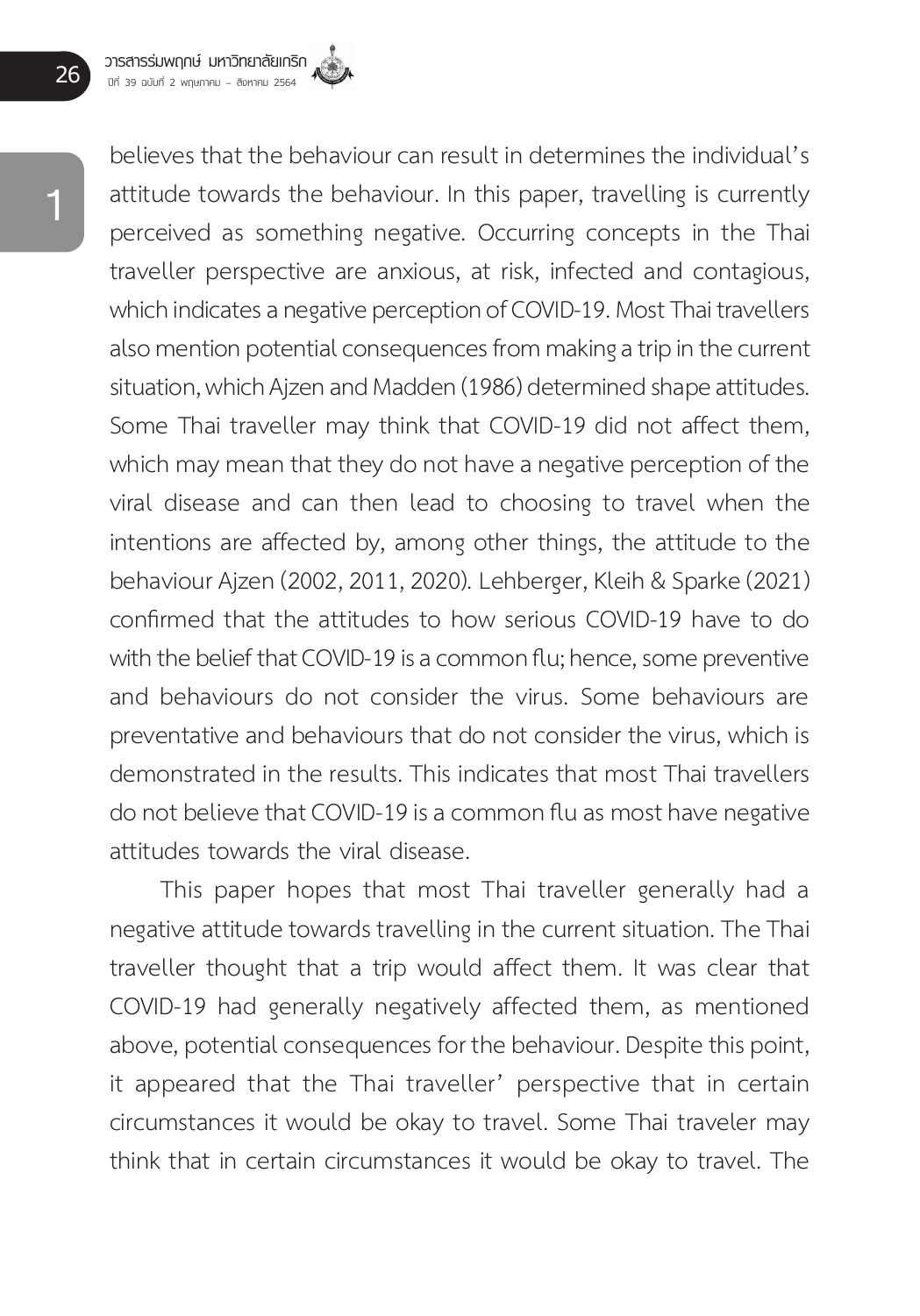circumstances can be acute where, for example, a family member risks losing his life, but also for work-related purposes. It was also considered more acceptable to travel nationally by car in order not to contribute to further spread of infection. A negative perception of the behavior determines the individual's attitude to the behavior. It is why the Thai traveler may consider accepting travelers in certain circumstances may be due to the fact that the negative perception of refraining from a trip outweighs the negative perception of being infected by COVID-19 during a trip. This paper believe that some Thai traveler, who believes that there are no problems with traveling in the current situation, believes that traveling by car is preferable, but if there are no alternatives, it may be public transport. And some Thai traveler had booked trips canceled by airlines, which has been beyond the individual's control, despite the some Thai traveler believes that it would still have refrained from traveling if the flights had not been canceled. The Thai traveller' attitudes towards the introduced recommendations and restrictions were generally positive, but a majority considered that Thailand could handle the current situation better. The reason why some Thai traveller may point that the authorities should have handled the situation better by introducing stricter and more mandatory rules may be that the Thai traveller have an idea of what the situation may lead to, according to Ajzen (2002, 2011, 2020) determined that behavioural beliefs are linked to what the individual believes the behaviour results. Unlike the other Thai travellers, the recommendations regarding travelling are good, but I do not believe it should be mandatory.

**1**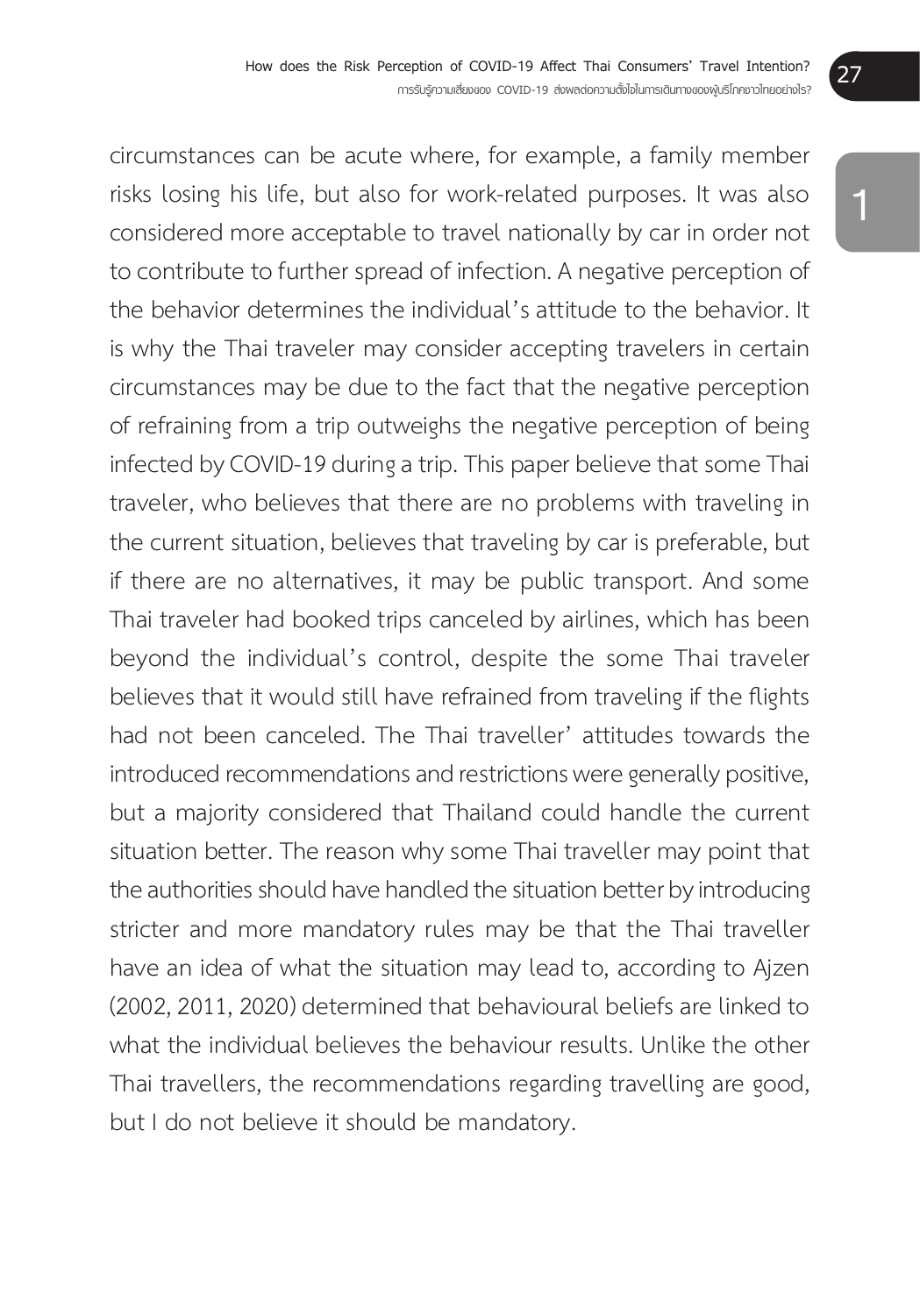### **Subjective norm of COVID-19 impact on Thai consumers' travel behaviours**

Based on the compiled concept and theory, which shown above, this paper can state that most Thai travellers believe that their surroundings would have had a negative attitude towards choosing to travel in the current situation. This paper views that most Thai travellers were influenced by their surroundings, which is the subjective norm that concerns the reference group's view of behaviour. This paper points to the Thai traveller's perspective on the normative beliefs that come into play and believe it is the individual's reference group's view of behaviour. It presents that their reference group had been optimistic about a trip at present but believed that the reference group had had some understanding of the action. It refers to subjective norm also the individual's perception of the reference group expectations of following norms. So this paper can state that the reference group did mind that the respondent travelled as long as the person was healthy and recently travelled. It may be due to the lack of a presence of social pressure from the reference group.

### **Perceived behaviour control of COVID-19 impact on Thai consumers' travel behaviours**

Based on the compiled concept and theory, which shown above, this paper can determine that most Thai travellers follow the recommendations and restrictions issued by the Thai authorities. Furthermore, it states that the Thai traveller has different opinions and thoughts about which recommendations and restrictions they consider worth following. It can show that most Thai travellers had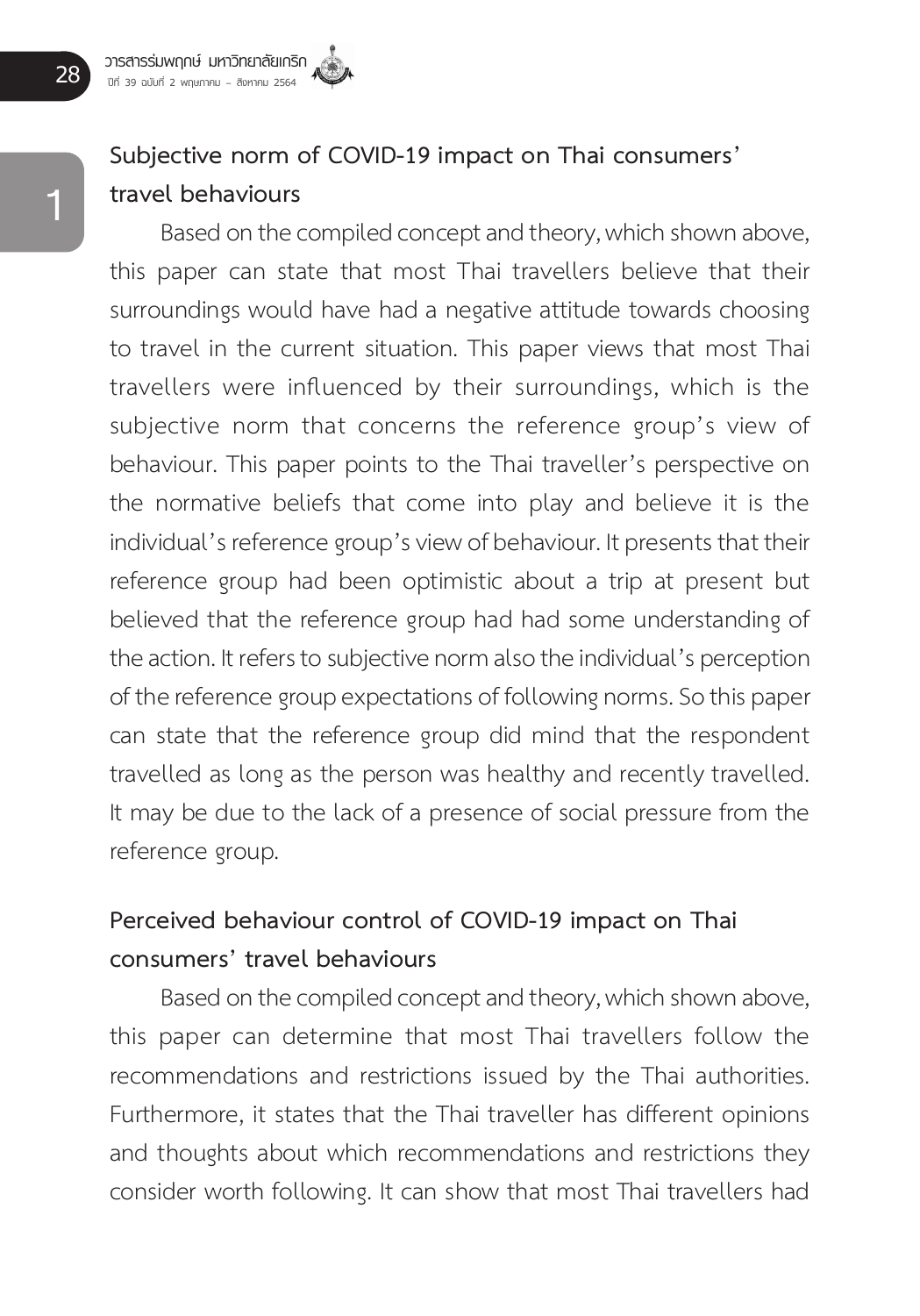about the recommendations and restrictions because you should stay at home if they are ill or have a cold not to infect other people. Concerning recommendations and restrictions concerning travellers, it can be seen that there is a clear pattern of the distribution of opinions and thoughts that the Thai traveller have regarding travelling under COVID-19. Most Thai traveller is following recommendations and restrictions is not the right thing to do, as the Thai traveller has chosen to make trips, which according to the authorities are not necessary and can be expected until the pandemic is over. This behaviour of Thai traveller has indicated that the individual experiences the execution of the behaviour relatively quickly. This paper can explain perceived behaviour control, which includes how easy or difficult the individual feels to perform the behaviour. As previously mentioned, perceived behavioural control is based on beliefs that include time, cost, availability that facilitate or complicate the implementation of the behaviour. Despite the recommendations and restrictions, the Thai traveller has chosen to travel, which indicates that controlling the beliefs has not made it difficult for them to perform the behaviour. Following this theory, the individual of Thai traveller has not considered that the control beliefs hindered the implementation of the behaviour, which led to the actual behavioural control that led to the respondent choosing to travel.

On the other hand, some Thai traveller has taken the responsibility to follow the recommendations and restrictions that have been given and thus decided to cancel their trip following the Thai government's advice on unnecessary travel. The Thai traveller may point out that it had affected one's finances as airline tickets during this period are more expensive than usual. This paper suggests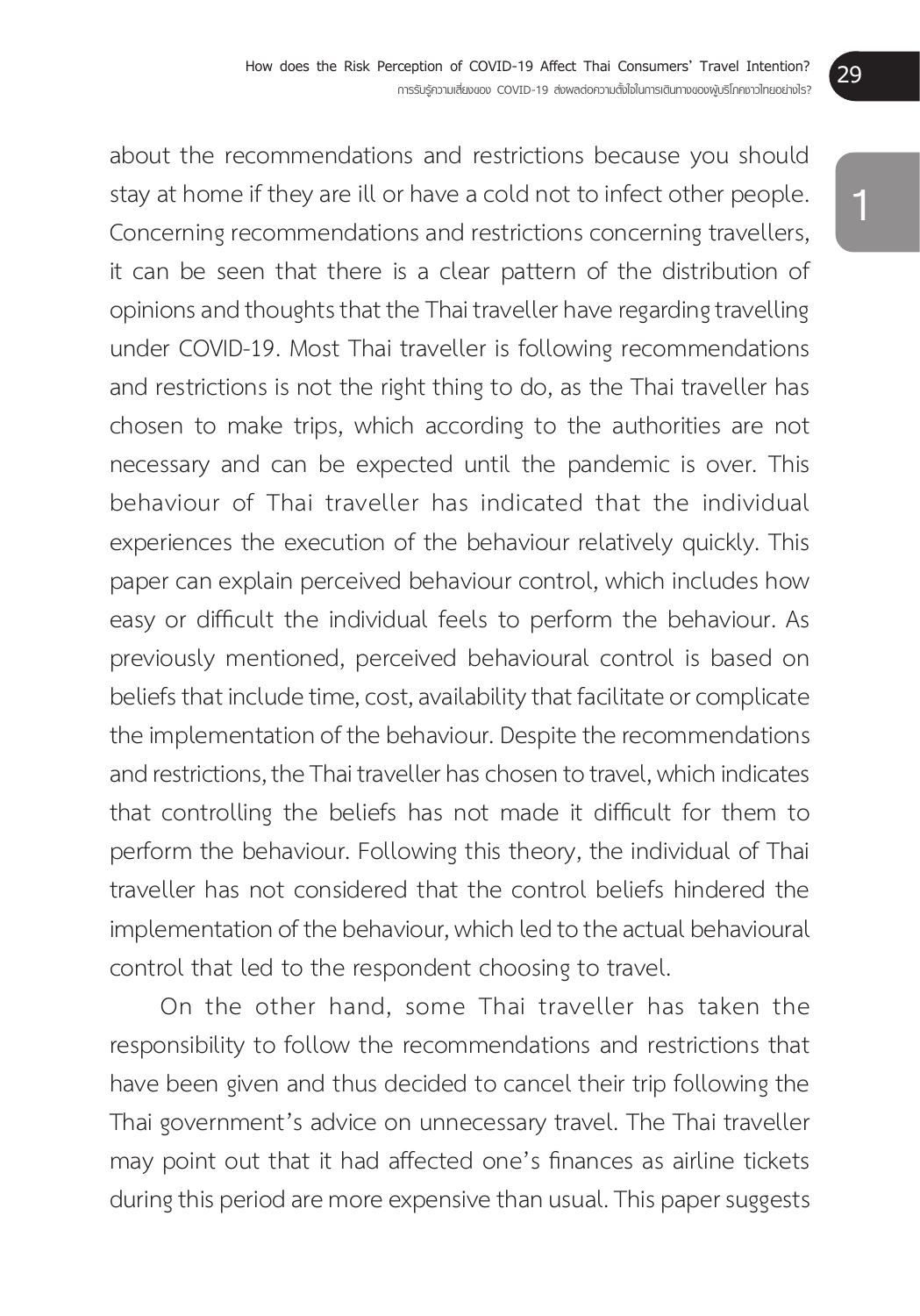that control beliefs have played a role in the respondent's behaviour. As previously mentioned in a section on attitude, some Thai traveller may have booked flights that were cancelled by the airlines. It indicates that control over the behaviour was not complete, which is in line with Ajzen and Madden (1986) determined that control over the behaviour is not complete when the behaviour depends on external factors.

An analysis of the theory indicates that the Thai traveller has chosen to change their lifestyle and plan for actions that would typically have been carried out (Kamkankaew, 2017). This paper can explain that Thai traveller, with the help of media during a crisis, has an opportunity to review their regular activities. Furthermore, it is possible to see from the Thai traveller' perspective whether they have taken responsibility in society and changed everyday activities and adapted to the recommendations and restrictions that have been issued.

#### **Conclusion**

The purpose of this paper was to gain an insight into how Thai consumers view travelling during COVID-19. Understanding the knowledge about consumers' attitudes and whether the mass media affects them was needed. It was also considered essential to study consumers 'perception of risk to understand consumers' potential travel intentions. Based on compiled results and analyses, conclusions have been compiled based on this paper's issues: how does the risk perception of COVID-19 affect Thai consumers' travel intentions and travel behaviours? Furthermore, how does the mass media affect Thai travellers' attitudes during COVID-19?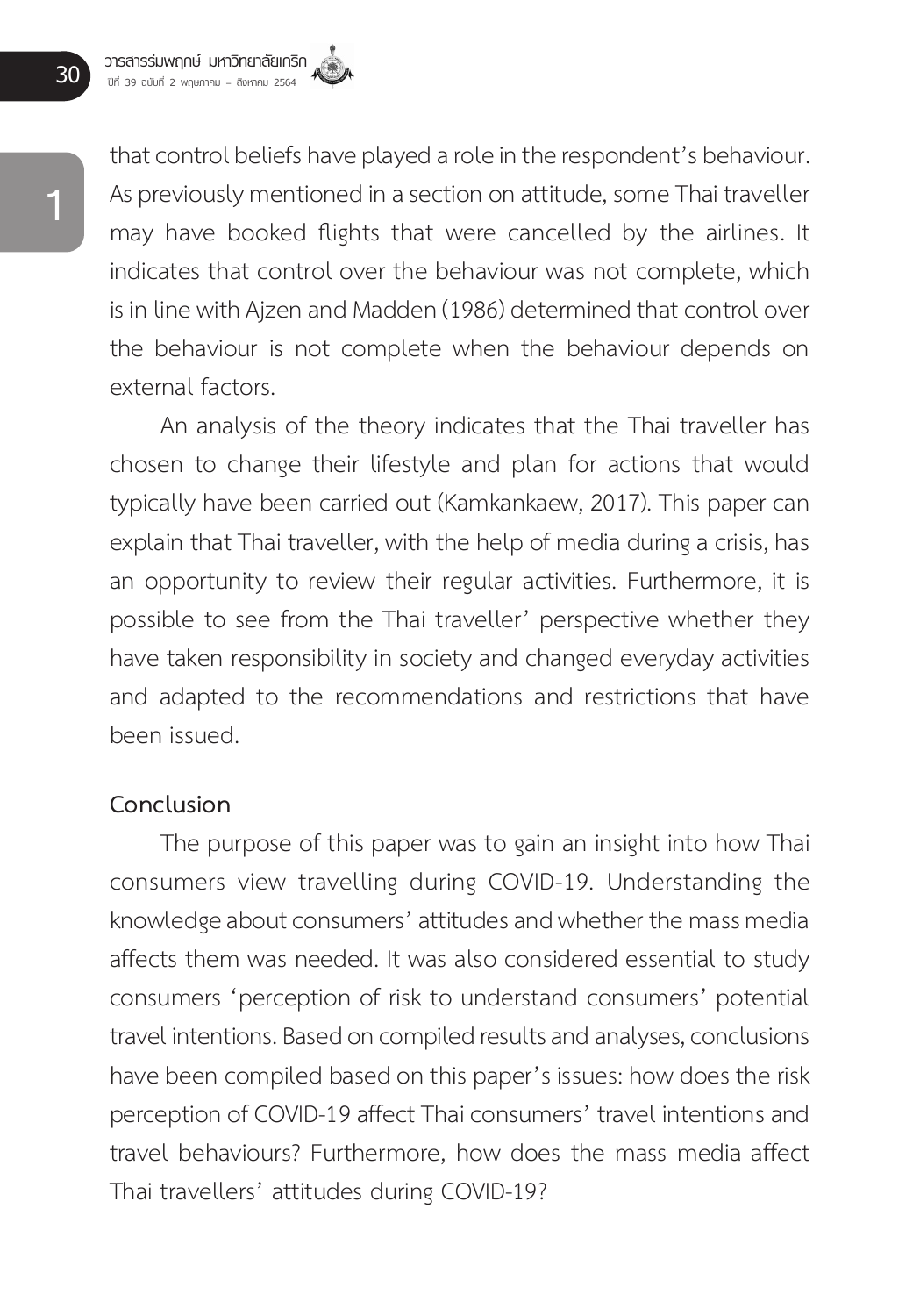The results of this paper show that Thai consumers perceive the concept of risk as something negative and that COVID-19 more or less constitutes a risk for them. Thai consumers may follow the recommendations and restrictions introduced to avoid risks that may arise in connection with COVID-19. The young age of the Thai traveller is irrelevant to how COVID-19 is perceived as a risk. Thai consumers who perceive COVID-19 as a risk have refrained or had refrained from travelling. The reference groups 'negative attitude towards whether Thai consumers had chosen to travel in the current situation affects the Thai traveller' travel intones and travel behaviour. The results of this paper also shown that Thai consumers follow the Thai authorities' travel advice.

Furthermore, the results of this paper also show that consumers experience that media and news updates create anxiety in people through frightening headlines. Thai consumers may also experience that the media withholds the truth, which creates feelings of anxiety. Finally, the results of this paper show that media updates on COVID-19 allow Thai consumers to form their own opinion.

#### **Suggestion**

 This paper has identified Thai consumers' travel behaviors and attitudes during the ongoing pandemic COVID-19. The results of this paper shown that Thai consumers follow the Thai authorities' recommendations and restrictions. There is a clear pattern that shown that Thai consumers may define and may perceive risk in different ways, but in general, the concept of risk is perceived negatively. Furthermore, this paper can state to consumers that COVID-19 poses a risk to them. The reason why consumers have a negative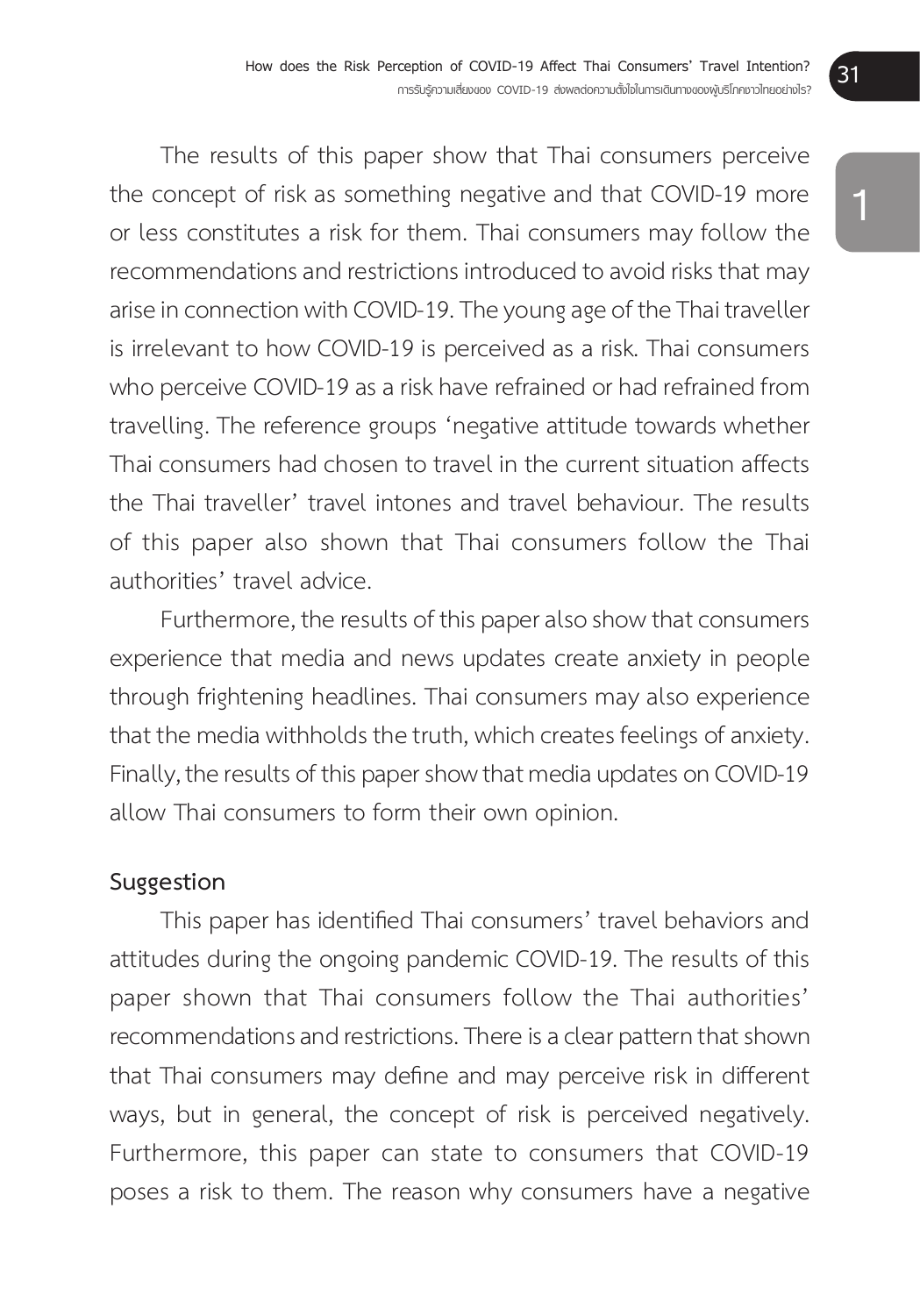attitude towards the viral disease may have to do with the fact that COVID-19 is a new virus and is perceived as uncontrollable, and why some Thai traveller does not follow the recommendations and restrictions introduced maybe because they perceived the advantages to outweigh the disadvantages of COVID-19. Some Thai traveller is familiar with similar risks and feels that they have control over the virus. However, the causes of this behaviour were not further studied. Thai consumers may mention that the Thai authorities should have handled the situation better by introducing stricter and more mandatory rules are rooted in what consumers fear the situation may result in.

Since this paper was limited to a conceptual paper and literature review, it would have been interesting to adopt in studying a more extensive range of consumers. For the academician, the scope could have been increased in a qualitative and quantitative method to study more the Thai traveller consumers older than 25 years as the majority of the Thai traveller. It would have been interesting because of the risk of becoming seriously ill with COVID-19 increases over 60 years. By future studying the elderly, it could compare whether and how consumer behaviour differs depending on age. In order to generalize the result, the scope would be increased to study consumers in several parts of Thailand. Therefore, it would also have been interesting to study consumers from more areas in order to be able to generalize about Thai consumers.

For future study, the study could be adjusted so that the Thai traveller are instead asked about their thoughts on national travel, as travel within Thailand has not been as limited as international travel. Since the study also refers to international travel currently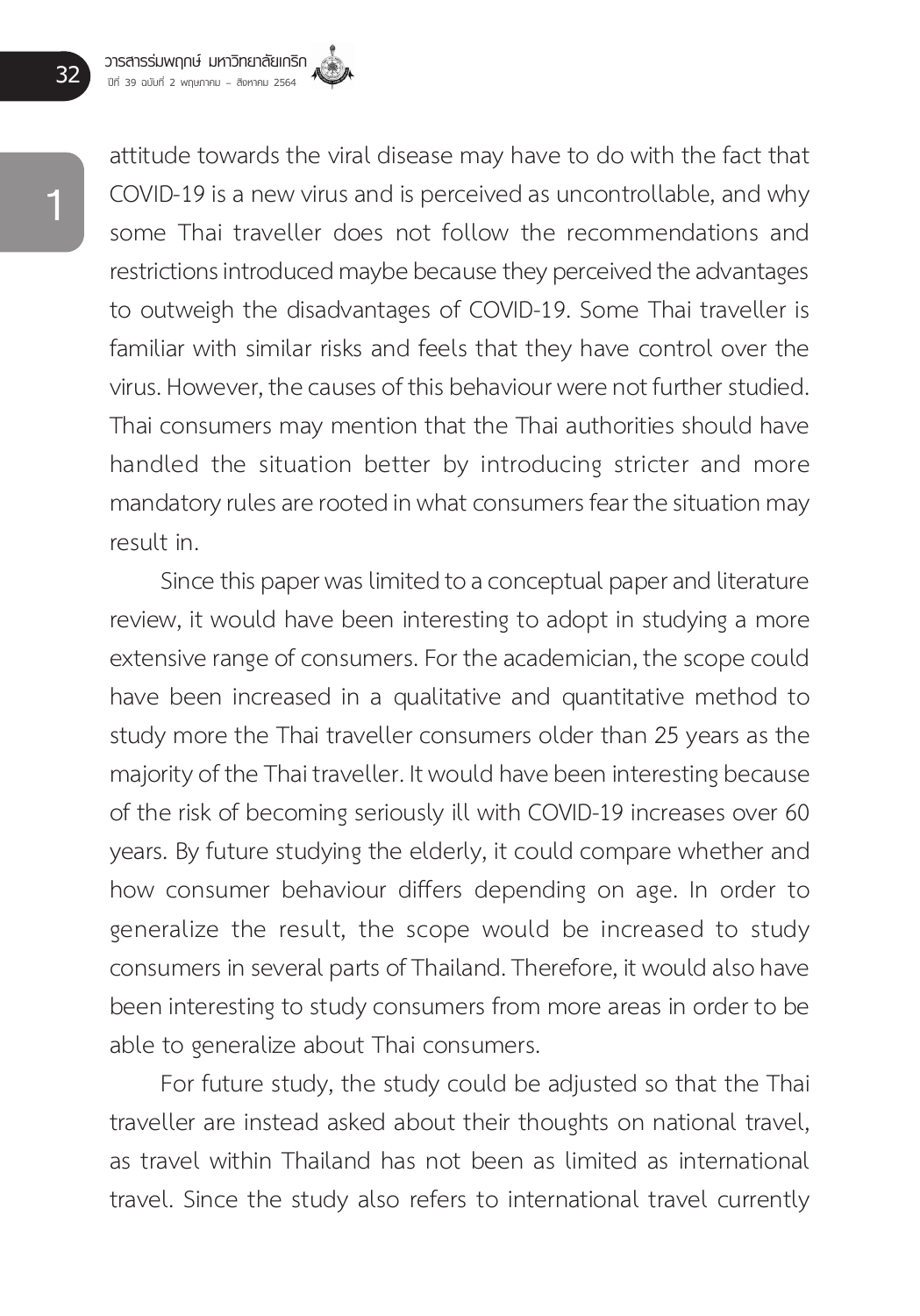limited, it becomes more likely that behaviours are not carried out according to the factor perceived behaviour control. The results of this paper are intended to contribute to further research on consumer behaviour during the spread of infectious viral diseases, travel behaviours during pandemics and travel behaviours during COVID-19, as previous research in this area are considered deficient.

For the policy implementation, this paper would like to propose that the government should implement policies that manage the balance of monetary and fiscal policies, the policy to raise the standards of Thai tourism both the management system of the tourism industry and personnel in the tourism industry, the policy of opening the country for the Tourism, health and safety policies. The Thai government should impel forward policies to help, remedy, restore, promote and support Thai tourism businesses. The policy must be consistent with emerging norms such as promoting a cashless society in tourist destinations to reduce the transmission of COVID, promoting more e-commerce business and promoting innovation in tourist destinations. For the policy to support Thai travel agencies, the Thai government has to encourage entrepreneurs to adapt to changes such as organizing a new normal tourism education program, and supporting group tourism activities. As tourist travel patterns have been changed, the government should direct policies that assist in managing the capital structure of Thai tourism businesses. In formulating a policy, the Thai government must consider both demand and supply, especially in terms of travel demand among travellers worldwide. If the government plans to open Thailand, the government must consider travel bubble issues for countries that are ready to exchange tourists, but it should be based on mutual acceptance of conditions.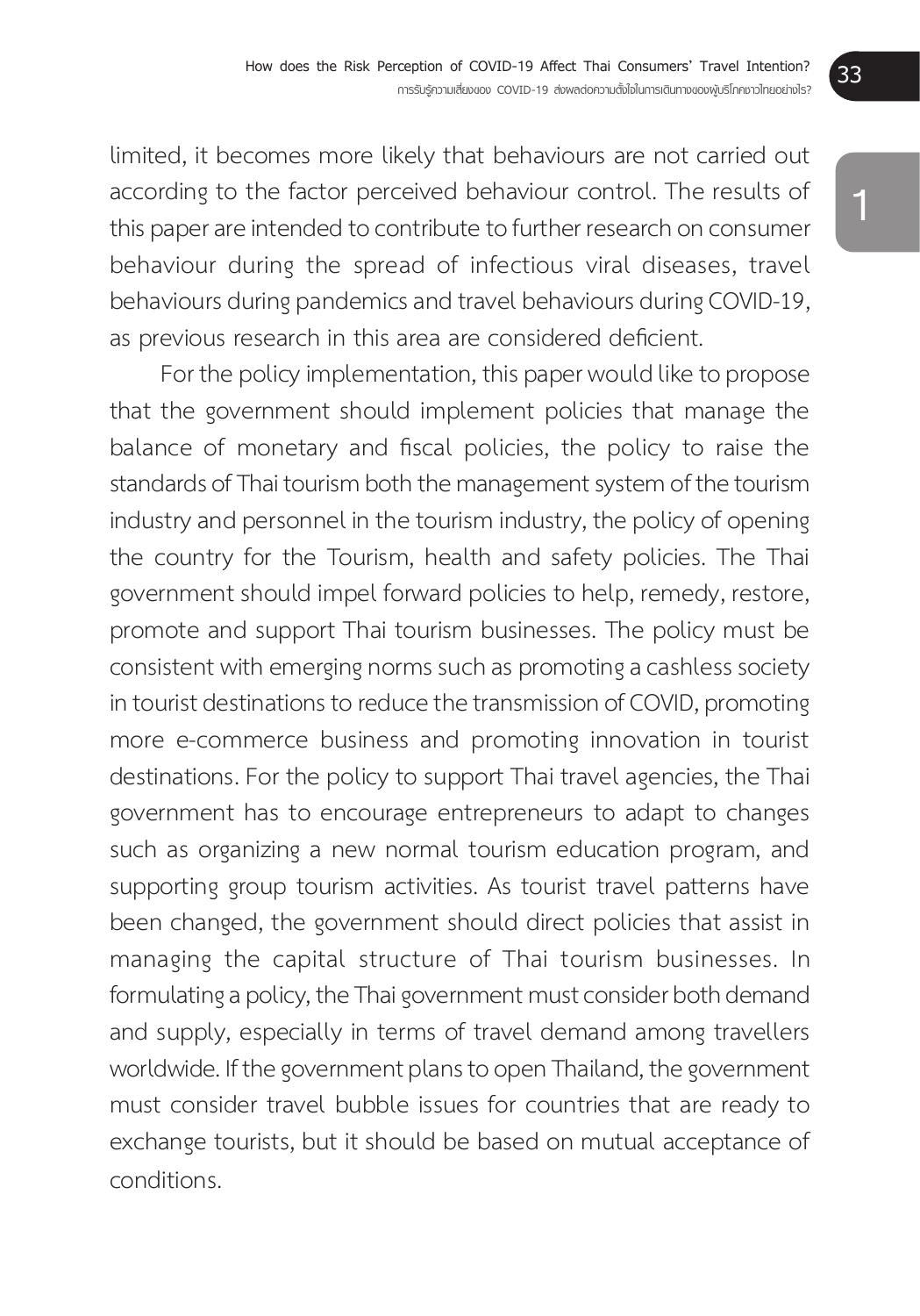#### **References**

- Ajzen, I. & Madden, T. J. (1986). Prediction of goal-directed behaviour : Attitudes, intentions and perceived behavioural control. *Journal of Experimental Social Psychology*, 22(5), 453-474.
- Ajzen, I. (1991). The theory of planned behavior. *Organizational behavior and human decision processes*, 50(2), 179-211.
- Ajzen, I. (2002). Perceived Behavioral Control, Self-Efficacy, Locus of Control, and the Theory of Planned Behavior. *Journal of Applied Social Psychology,* 32(4), 665-683.
- Ajzen, I. (2011). The theory of planned behaviour : Reactions and reflections. *Psychology & Health*, 26(9), 1113–1127.
- Ajzen, I. (2020). The theory of planned behavior : Frequently asked questions. *Human Behavior & Emerging Technologies*, 2(4), 314–324.
- Atcharee Manakij & Prasopchai Pasunon. (2020). Guidelines for Sustainable Development of Community-Based Tourism : A Case Study of Tha Kha Floating Market, Amphawa District, Samut Songkhram Province. *Romphruek Journal*, 38(3), 37-50.
- Ammar, N., Aly, N. M., Folayan, M. O., Khader, Y., Virtanen, J. I., Al-Batayneh, O. B., Mohebbi, S. Z., Attia, S., Howaldt, H.-P., Boettger, S., Maharani, D. A., Rahardjo, A., Khan, I., Madi, M., Rashwan, M., Pavlic, V., Cicmil, S., Choi, Y.-H., Joury, E., & Castillo, J. L. (2020). Behavior change due to COVID-19 among dental academics-The theory of planned behavior : Stresses, worries, training, and pandemic severity. *PLoS ONE*, 15(9), 1-13.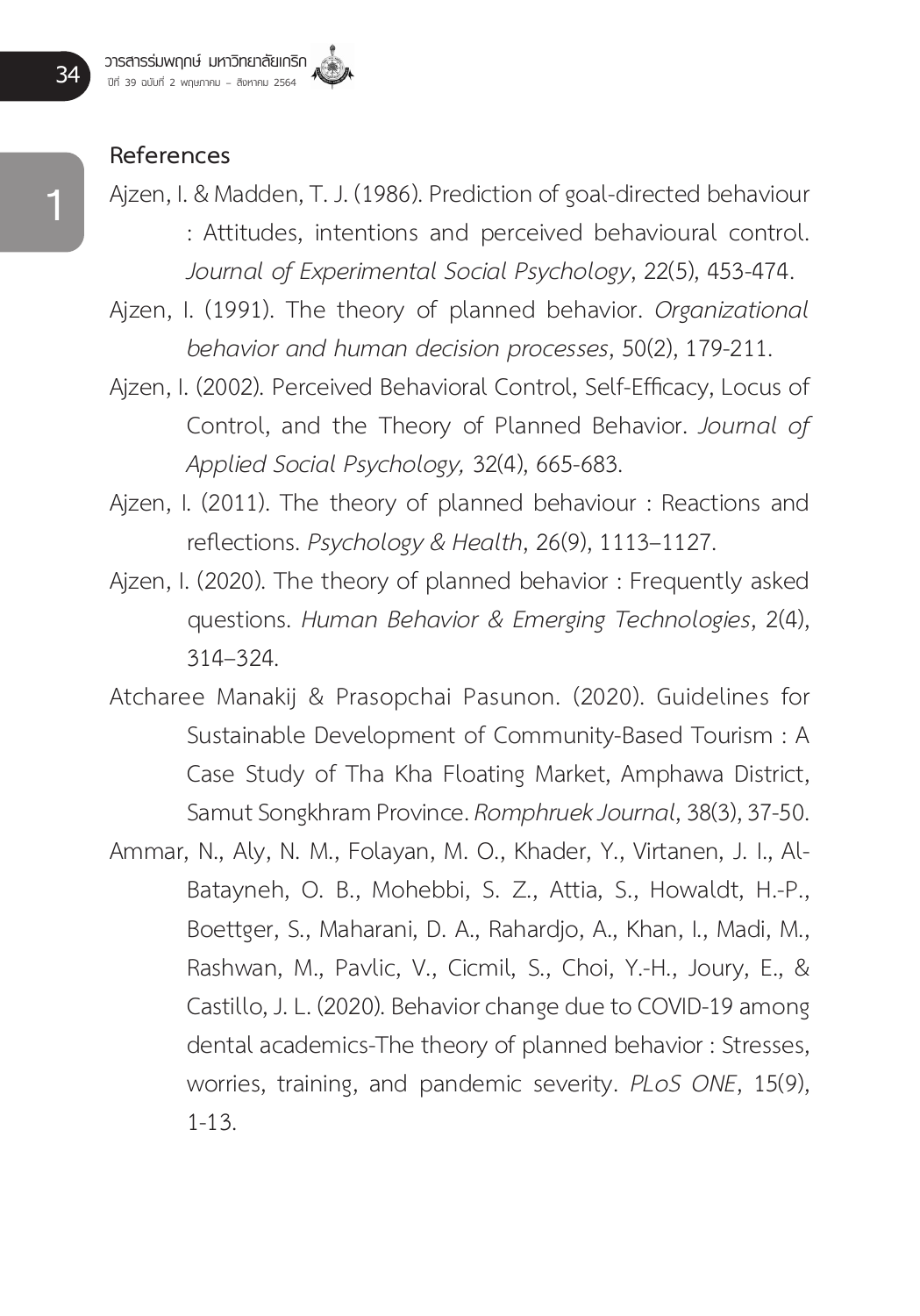- Arslanca, T., Fidan, C., Daggez, M., & Dursun, P. (2021). Knowledge, preventive behaviors and risk perception of the COVID-19 pandemic : A cross-sectional study in Turkish health care workers. *PLoS ONE*, 16(4), 1-11.
- Aydin, B., Arica, R., & Arslanturk, Y. (2021). The Effect of Novel Coronavirus (COVID-19) on Travel Risk Perception. *Journal of Yasar University*, 16(61), 378-392.
- Chou, P.-L., Chi, T.-L., & Yao, C.-H. (2008). Risk Perception and Travel Insurance : Using Multinomial Logistic Regression. *Empirical Economics Letters*, 7(1), 37-45.
- Das, A. K., Abdul Kader Jilani, M. M., Uddin, M. S., Uddin, M. A., & Ghosh, A. K. (2021). Fighting ahead : Adoption of social distancing in COVID-19 outbreak through the lens of theory of planned behavior. *Journal of Human Behavior in the Social Environment*, 31(1-4), 373–393.
- Elias, W., & Shiftan, Y. (2012). The Influence of Individual's Risk Perception and Attitudes on Travel Behavior. *Transportation Research : Part A : Policy and Practice*, 46(8), 1241-1251.
- Fletcher, J., Higham, J., & Longnecker, N. (2021). Climate change risk perception in the USA and alignment with sustainable travel behaviours. *PLoS ONE,* 16(2), 1-17.
- Heydari, S. T., Zarei, L., Sadati, A. K., Moradi, N., Akbari, M., Mehralian, G., & Lankarani, K. B. (2021). The effect of risk communication on preventive and protective Behaviours during the COVID-19 outbreak : mediating role of risk perception. *BMC Public Health*, 21(1), 1-11.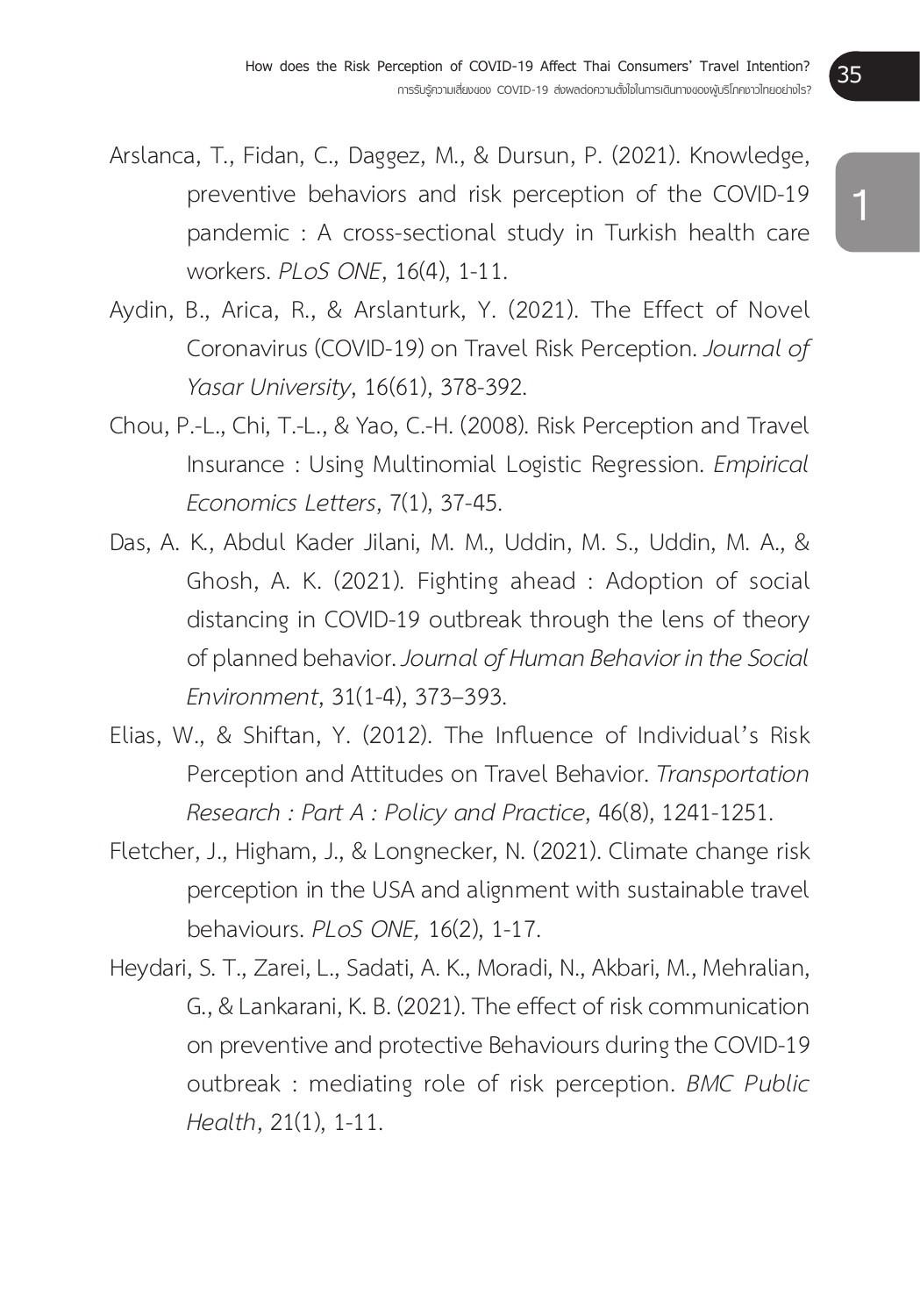- Huang, R., Nie, T., & Zhu, Y. (2021). Optimal Pricing and Information Provision in Supply Chain with Consumers' Risk Perception. *Emerging Markets Finance and Trade*, 57(4),989–1007.
- Jedd, T., Fragaszy, S. R., Knutson, C., Hayes, M. J., Fraj, M. B., Wall, N., Svoboda, M., & McDonnell, R. (2021). Drought Management Norms : Is the Middle East and North Africa Region Managing Risks or Crises?. *Journal of Environment & Development*, 30(1),  $3 - 40.$
- Kamkankaew, P. (2017). Strategic Brand Management Components for Thai SMEs : Empirical Evidence from Exploratory Factor Analysis. *Parichart Journal*, 30(3), 164-175.
- Kamkankaew, P. (2020). Corporate Brand Management : The Way to Success for Small and Medium Enterprise. *Journal of Management Sciences Suratthani Rajabhat University*, 7(2), 218-238.
- Kummeneje, A.-M., Ryeng, E. O., & Rundmo, T. (2019). Seasonal variation in risk perception and travel behaviour among cyclists in a Norwegian urban area. *Accident Analysis & Prevention,*  124(3), 40-49.
- Lehberger, M., Kleih, A.-K., & Sparke, K. (2021). Panic buying in times of coronavirus (COVID-19) : Extending the theory of planned behavior to understand the stockpiling of nonperishable food in Germany. *Appetite*, 161(1), 1-8.
- Lucarelli, C., Mazzoli, C., & Severini, S. (2020). Applying the Theory of Planned Behavior to Examine Pro-Environmental Behavior : The Moderating Effect of COVID-19 Beliefs. *Sustainability*, 12(24), 1-17.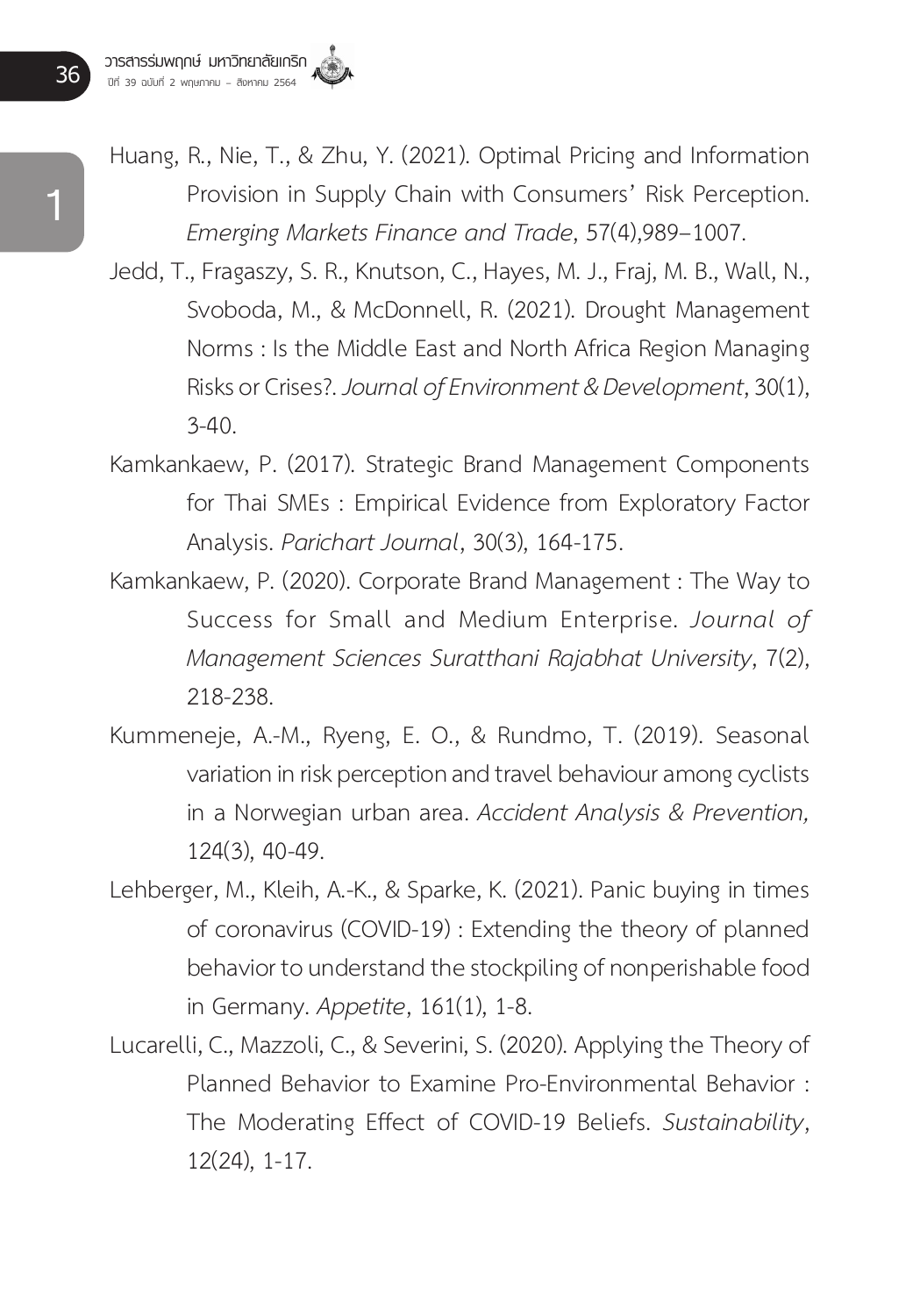- Ministry of Tourism and Sports. (2021). The information of We Travel Together Project. (ข้อมูลโครงการเราเที่ยวด้วยกัน). (14 April, 2021) Retrieved from https://www.xn--12c1bik6bbd8ab6hd1b5jc6jta. com/information.
- Morakabati, Y., Fletcher, J., & Prideaux, B. (2012). Tourism Development in a Difficult Environment : A Study of Consumer Attitudes, Travel Risk Perceptions and the Termination of Demand. *Tourism Economics*, 18(5), 953–969.
- Nagai, H., Tkaczynski, A., & Benckendorff, P. J. (2020). Exploring the role of language proficiency and cultural adaptation in travel risk perception : A study of Asian working holiday makers in Australia. *Journal of Vacation Marketing*, 26(2), 166–181.
- Okoi, N. O., Etim, J. J., Akomaye, T. U., Inde, M. U., & Usen, I.-O. J. (2021). Risk Perception and Precautionary Behaviour Against Covid-19 Pandemic among Health Workers in Calabar, Nigeria. *International Journal of Nursing Education*, 13(1), 111–117.
- Prasetyo, Y. T., Castillo, A. M., Salonga, L. J., Sia, J. A., & Seneta, J. A. (2020). Factors affecting perceived effectiveness of COVID-19 prevention measures among Filipinos during Enhanced Community Quarantine in Luzon, Philippines : Integrating Protection Motivation Theory and extended Theory of Planned Behavior. *International Journal of Infectious Diseases*, 99(12), 312–323.
- Rajitha, M., A. & Santhosh A., M. (2021). Social distancing intention during the COVID-19 Pandemic : The theory of planned behavior in Thai cultural context. *Indian Journal of Health & Wellbeing*, 12(1), 93–99.